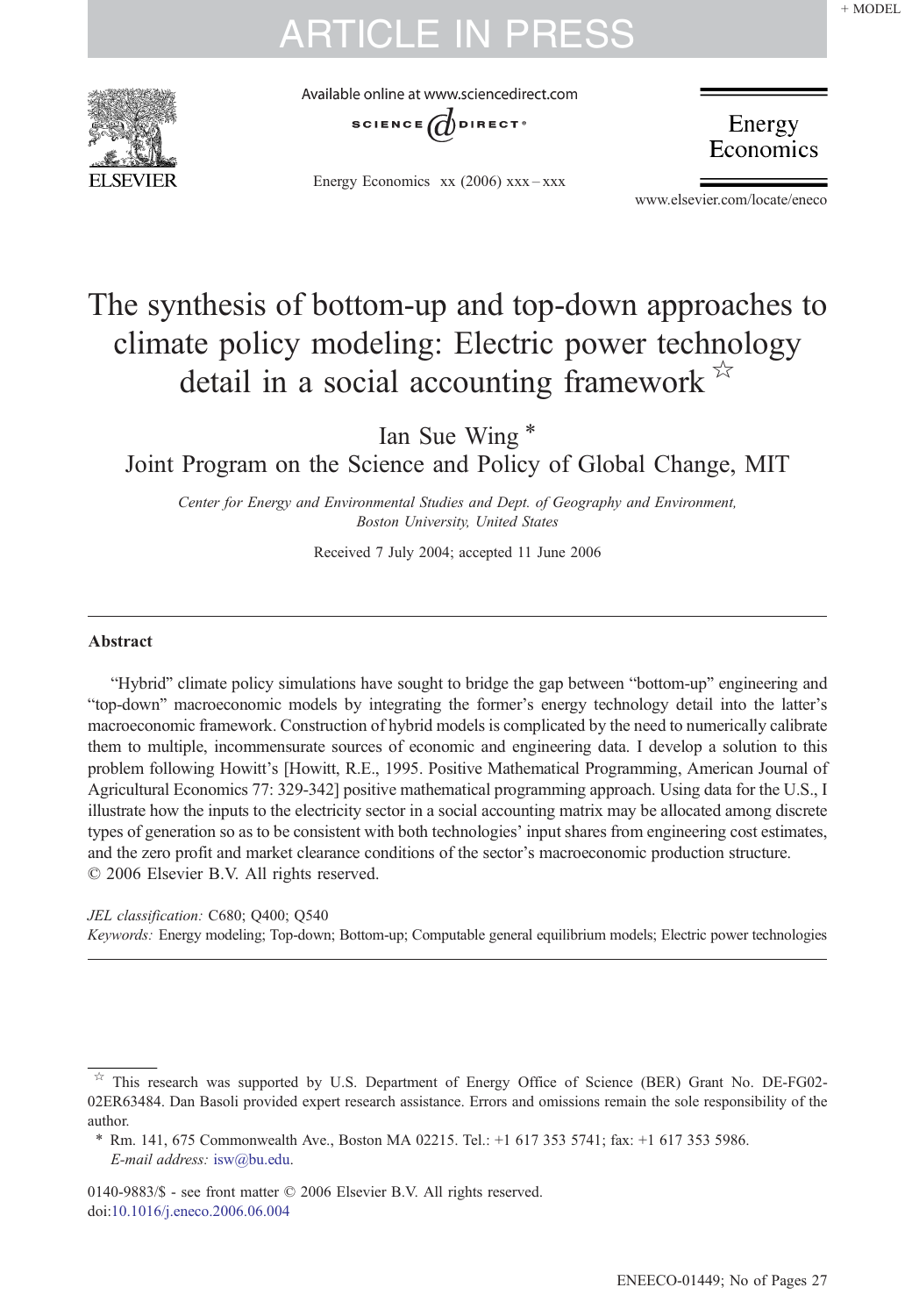2 I. Sue Wing / Energy Economics xx (2006) xxx–xxx

## 1. Introduction

A crucial factor in mitigating future climate change is the expansion of energy supply technologies that have low or zero carbon dioxide  $(CO<sub>2</sub>)$  emissions ([IPCC, 2001\)](#page-25-0). Computational policy models used to assess the climate implications of economic growth, energy use and GHG emissions represent these technologies in different ways, which has resulted in divergent predictions of the contributions of new energy sources – particularly renewables – to the future global energy supply. The main divide is between "bottom-up" engineering models, which simulate the interactions among the numerous individual energy technologies that make up the energy system of an economy, and "top-down" macroeconomic models, which simulate the effect on prices of the supply–demand interactions across the markets for all commodities, energy and non-energy alike.<sup>1</sup>

Attempts to reconcile these two approaches have focused on creating hybrid models which incorporate bottom-up technology detail within a top-down macroeconomic framework. The aim of this paper is to further this line of inquiry by developing a method for transparently integrating engineering data on technology detail into the macroeconomic accounts on which top-down models are empirically calibrated. I apply [Howitt's \(1995\)](#page-25-0) positive mathematical programming (PMP) approach to data for the U.S. electric power sector to estimate the allocation of capital, labor, energy and material inputs among discrete activities and technologies in a way that is consistent with both the input shares implied by engineering cost data, and the conditions of zero profit and market clearance which define the sector's production structure from a macroeconomic perspective. The results demonstrate how the inconsistencies between engineering and macroeconomic data may be reconciled in a manner that is both transparent and portable among a variety of modeling applications.

The disparities in the structure and scope of bottom-up and top-down models imply that each has a comparative advantage in addressing complementary subsets of the research questions which arise in energy and climate policy analysis. Top-down models are a standard tool for assessing the macroeconomic costs of  $CO<sub>2</sub>$  abatement and its economy-wide feedbacks on prices, commodity and factor substitution, income and economic welfare. Bottom-up models are used to investigate the impacts of  $CO<sub>2</sub>$  emissions constraints on the portfolio of technologies that make up the supply and demand components of the energy system, in order to identify low-cost abatement opportunities or design technology-based subsidies or emission standards.

However, the results of these two approaches have tended to diverge, with top-down models typically indicating larger macroeconomic costs as the consequence of a given mitigation policy [\(NAS, 1991:](#page-26-0) 62; [Grubb et al., 1993; Wilson and Swisher, 1993; IPCC, 2001](#page-25-0)). The origins of this

<sup>1</sup> Bottom-up models (e.g., MARKAL — [Kypreos, 1998\)](#page-25-0) are primal activity analysis simulations which solve for the levels of capacity of energy transformation and conversion technologies that minimize the cost of fulfilling demands for energy services. Energy demands are either specified exogenously or derived from simple aggregate macroeconomic models (e.g. [Manne et al., 1995\)](#page-26-0). Energy supplies emanate from a detailed model of the energy system which represents the capacities of and linkages among of a large set of discrete processes which transform primary energy resources into energy carriers, and convert these commodities into energy services that satisfy final demands. Top-down macroeconomic models come in two flavors: primal simulations of an aggregate Ramsey growth model with an environmental sector (e.g., DICE and RICE — [Nordhaus and Boyer, 1999](#page-26-0)), and, more relevant to the subject matter of the present paper, primal–dual computable general equilibrium (CGE) simulations (e.g., EPPA — [Paltsev et al., 2005\)](#page-26-0). The latter solves for the set of commodity and factor prices and levels of industry activity and household income which clear all markets in the economy, given factor endowments, households' consumption technologies (specified by their utility functions) and industries' transformation technologies (specified by their production functions).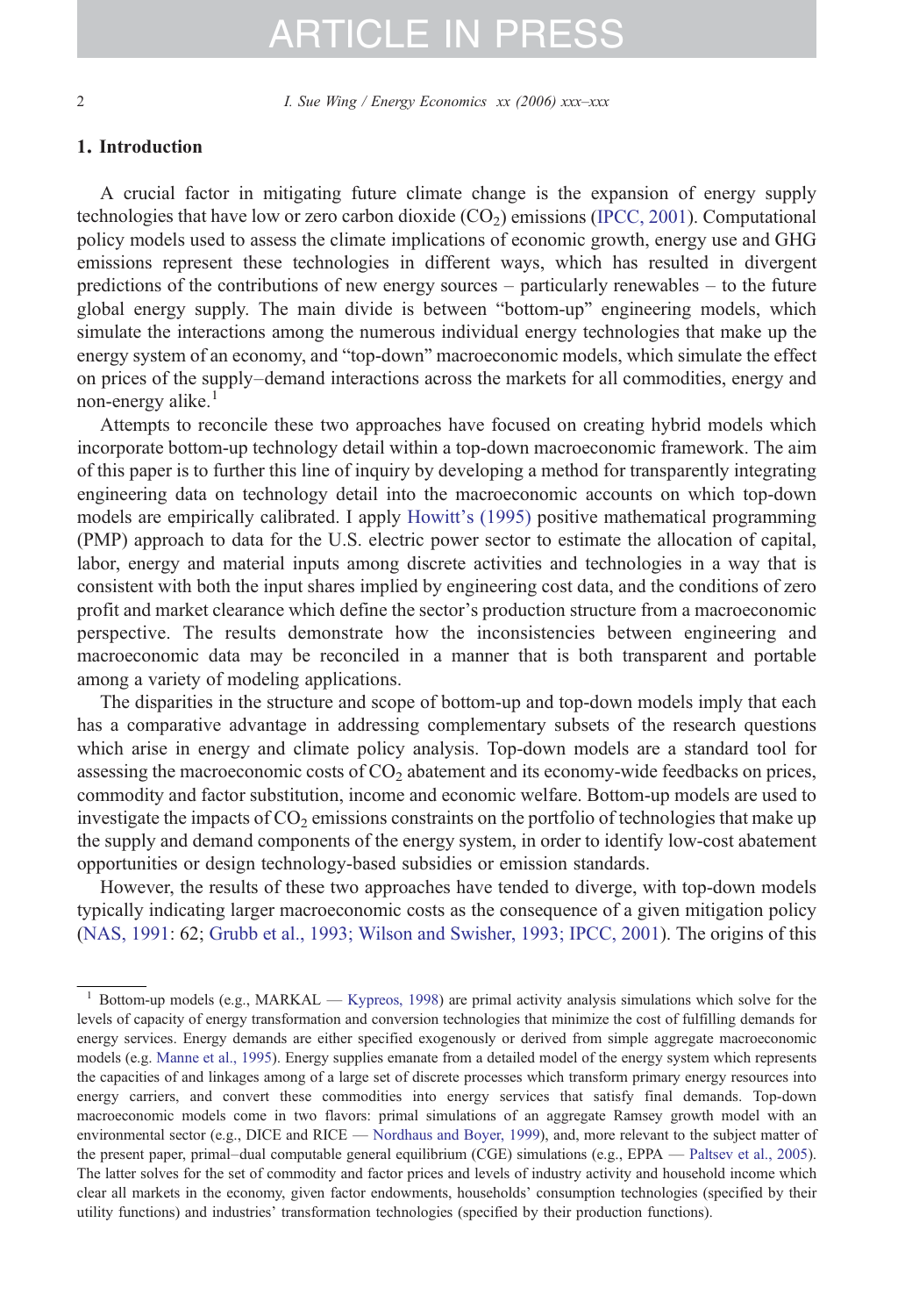#### I. Sue Wing / Energy Economics xx (2006) xxx–xxx 3

divide are by now well understood, with perhaps the biggest factor being bottom-up models' technological optimism about low-cost abatement potentials.<sup>2</sup>

Attempts to reconcile these differences have focused on the development of so-called "hybrid" models, which attempt to bridge the bottom-up/top-down divide by combining the detailed engineering specifications of energy supply technologies with the sector-wide nested production functions of CGE models.<sup>3</sup> Despite being the focus of much recent research ([Boehringer, 1998;](#page-25-0) [Boehringer et al., 2003; Frei et al., 2003; Kumbaroglu and Madlener, 2003; McFarland et al., 2004\)](#page-25-0) this approach is still very much in its infancy. Perhaps the most important reason is the difficulty involved in constructing databases which integrate macroeconomic data with engineering detail in way that facilitates simple calibration of hybrid models.

To be consistent with bottom-up approaches, hybrid models' representation of the supplies of and the demands for energy commodities should faithfully reflect the engineering characteristics of different energy supply and conversion technologies. Simultaneously, to be consistent with topdown approaches, the activity levels and the input demands of the individual technologies introduced into hybrid models should match the inter-industry data employed in macroeconomic studies. The problem is that the engineering and the economic data are rarely consistent with each other. Thus, calibrating a model to faithfully capture both the aggregate and the disaggregate characteristics of energy's role in a  $CO<sub>2</sub>$  emission-constrained economy necessitates the balancing of competing demands. The current state of the technical art in this regard is more a matter of judicious assumptions and careful, manual calibration than systematic, replicable procedures.

It is in addressing this need for systematization that this paper makes its contribution. Its major advance is to simplify the calibration of hybrid models through the creation of a mathematical scheme that first reconciles and then integrates the kinds of engineering information used in bottom-up models with the macroeconomic data used to calibrate top-down models. This scheme is applied to the development of a hybrid model of the electric power sector in the U.S. using data which is readily available.

The methodology developed in the paper is deliberately simple, transparent, and above all, replicable, and, as far as the author is aware, represents the first completely general and robust scheme for calibrating hybrid energy policy simulations. This approach will benefit economists, engineers and modelers by speeding up the reconciliation of top-down and bottom-up data on the energy system of an economy, expediting comparisons of the effects of different relative price regimes on the structures of the costs of energy production, and, hopefully, facilitating the construction of hybrid models without tears.

The rest of the paper is organized as follows. Section 2 sets the stage by presenting simplified topdown and bottom-up models of the electric power sector, and using them to identify the challenges in

<sup>&</sup>lt;sup>2</sup> The major differences between top-down and bottom-up models lie in their domains (economy-wide versus the energy system), solution concept (primal partial equilibrium versus primal–dual general equilibrium), scope for substitution (the demand influences of non-energy sectors and the supply influences of factor price changes versus discrete technology set), and inclusion of optimistic low-or negative-cost emission reduction possibilities [\(IPCC, 2001\)](#page-25-0). <sup>3</sup> This method may be contrasted with hybrid simulations such as MERGE [\(Manne et al., 1995\)](#page-26-0) and MAR

MACRO ([Kypreos, 1998](#page-25-0)). These are primal non-linear or mixed integer programming models in which a simple macroeconomic growth model drives increases in output and the demand for energy services, which is then satisfied by a technologically-detailed supply-side model of the energy system. Another approach is taken by [Jacobsen \(2000\)](#page-25-0), who incorporates the diffusion of energy technologies of different vintages, each with a different level of energy efficiency, into a top-down macro-econometric model. [Schäfer and Jacoby \(2005\)](#page-26-0) and [Boehringer and Rutherford \(2005\)](#page-25-0) use yet a third approach of soft-linking a bottom-up engineering model and a top-down CGE model, using the latter's price and quantity allocations as boundary conditions for the former's optimization problem.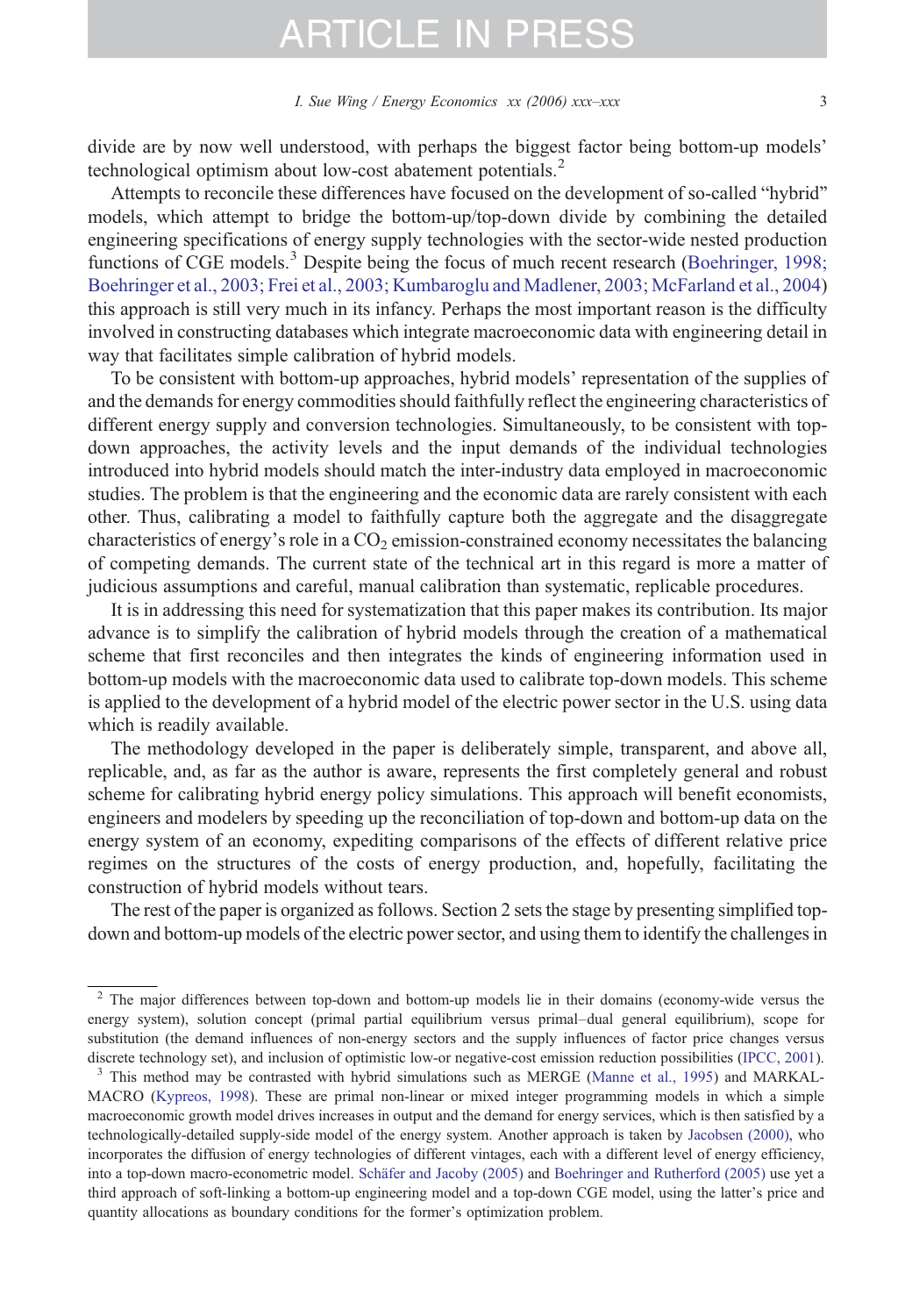4 I. Sue Wing / Energy Economics xx (2006) xxx–xxx



Fig. 1. Schematic of the social accounting matrix.

reconciling the data and algebraic relationships that underlie each of them. The meat of the paper is in Section 3, which presents a realistic top-down model of the electric power sector, outlines the engineering data with which, in a perfect world, its macroeconomic relationships should be consistent, and develops the calibration procedure for establishing consistency between the two. Section 4 describes the data for the U.S. electric power sector, and the engineering and economic calculations necessary to re-cast this information into a format suitable for reconciliation. The results are analyzed and discussed in Section 5. Section 6 concludes by briefly discussing the methodology's usefulness in constructing CGE models with technology detail.

## 2. Reconciling top-down and bottom-up approaches to modeling the electricity sector

#### 2.1. Using social accounting matrices to calibrate a top-down production structure

The first step in constructing a hybrid model is to define the macroeconomic framework into which technology detail is to be incorporated. The framework that is typically employed is the array of inter-industry demands for inputs and supplies of outputs. This information is tabulated in a social accounting matrix (SAM), which forms the basis for numerically calibrating the production and demand functions in CGE models.

A SAM is a snapshot of the flows of value in an economy in equilibrium at a particular point in time, and is shown schematically in Fig. 1.<sup>4</sup> The economy represented therein possesses N industry sectors,  $F$  non-reproducible primary factors, and  $D$  categories of final uses by households. Each industry (indexed by  $j=1,..., N$ ) is assumed to produce a single commodity (indexed by  $i=1,..., N$ ) by combining portions of its own and other sectors' outputs as intermediate inputs with inputs of primary factors (e.g. labor and capital, indexed by  $f=1,..., F$ ). The output of each industry satisfies both other sectors' demands for intermediate goods and households' final uses (e.g. consumption and saving, indexed by  $d=1,..., D$ ). The corresponding flows of economic value, which are recorded in the currency of the benchmark year, are tabulated in the SAM's three data matrices: an  $N \times N$  commodity-by-industry matrix of inter-industry

<sup>4</sup> For more in-depth discussions of SAMs and their use in CGE modeling, see [King \(1985\),](#page-25-0) [Kehoe \(1998\),](#page-25-0) [Rutherford](http://mpsge.org/papers/exburden.pdf) [and Paltsev \(1999\)](http://mpsge.org/papers/exburden.pdf) and [Sue Wing \(2004\)](#page-26-0).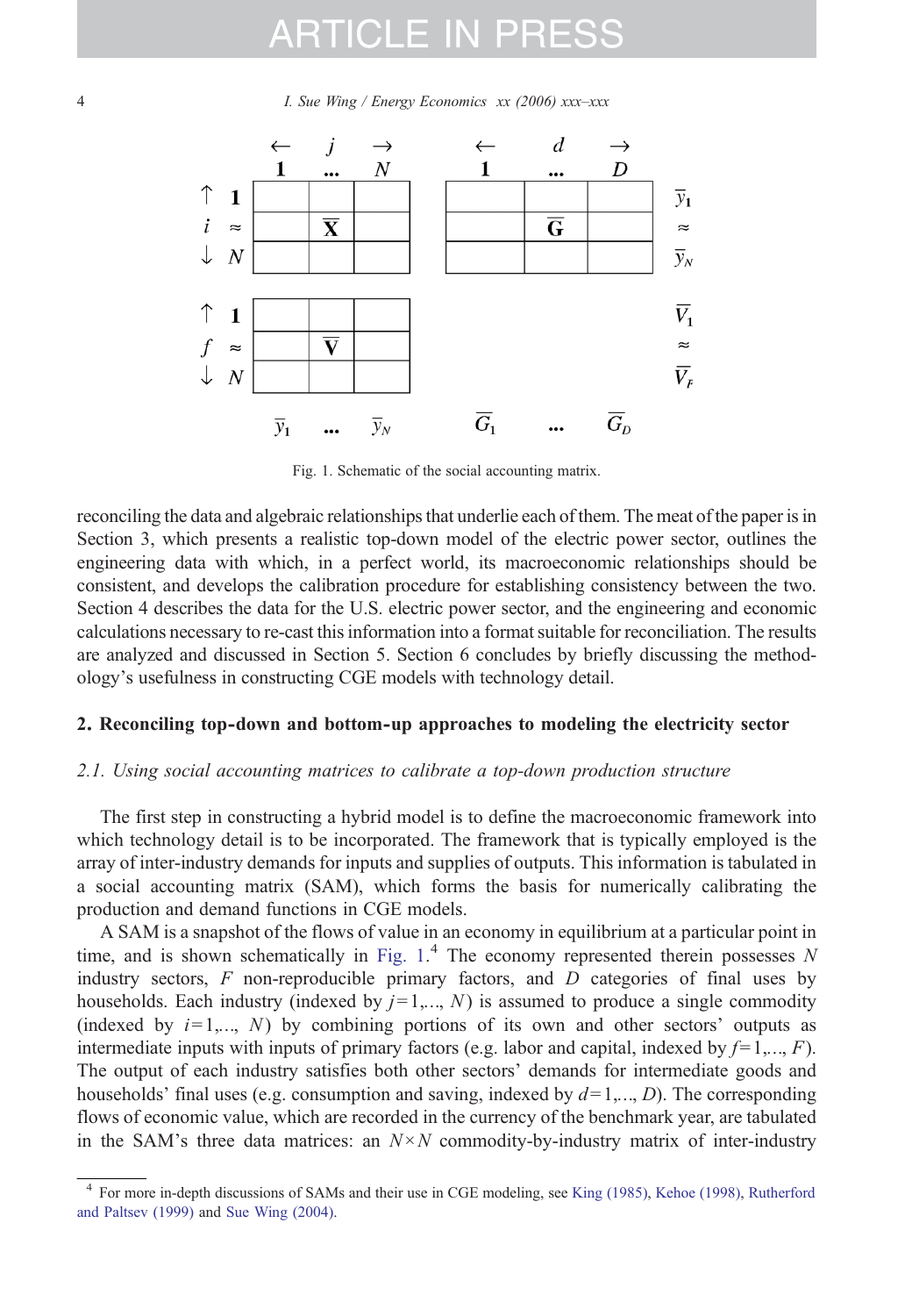### I. Sue Wing / Energy Economics xx (2006) xxx–xxx 5

<span id="page-4-0"></span>transactions  $(X)$ , an  $F \times N$  matrix of value-added activities by industry  $(\overline{V})$ , and an  $N \times D$ commodity-by-use matrix of final demand activities  $(\overline{G})$ .

The organization of these data reflects the principle of double-entry book-keeping. For each industry or commodity in the SAM, the sum of the cells across a row, which reflects the total value of sales of product, is equal to the sum of the cells down the column corresponding to the same activity, which reflects the total value of inputs to production. These totals give the gross output of the commodity or sector in question, and the equality of the row and column sums reflects the properties of constancy of returns to scale and perfect competition in production, which imply that the value of commodity output is equal to the sum of the values of the inputs use in its production ([Sue Wing, 2004](#page-26-0)). Thus, focusing narrowly on the electric power sector (ELEC), the value of that industry's output,  $\overline{y}$ , is equal to the sum of the entries down its column, or the sum of the inputs of the *i* intermediate goods,  $\overline{x}$ , and the f primary factors,  $\overline{y}$ , to the production of electricity:

$$
\overline{\mathbf{y}}(\text{ELEC}) = \sum_{i} \overline{\mathbf{x}}(i, \text{ ELEC}) + \sum_{f} \overline{\mathbf{v}}(f, \text{ ELEC}). \tag{1}
$$

Now consider the use of these data to specify a production function for the electric power sector in a typical top-down climate policy model ([Goulder, 1995\)](#page-25-0), shown diagramatically in Fig. 2(a).



Fig. 2. The structure of production in top-down and bottom-up models (a) top-down; (b) bottom-up.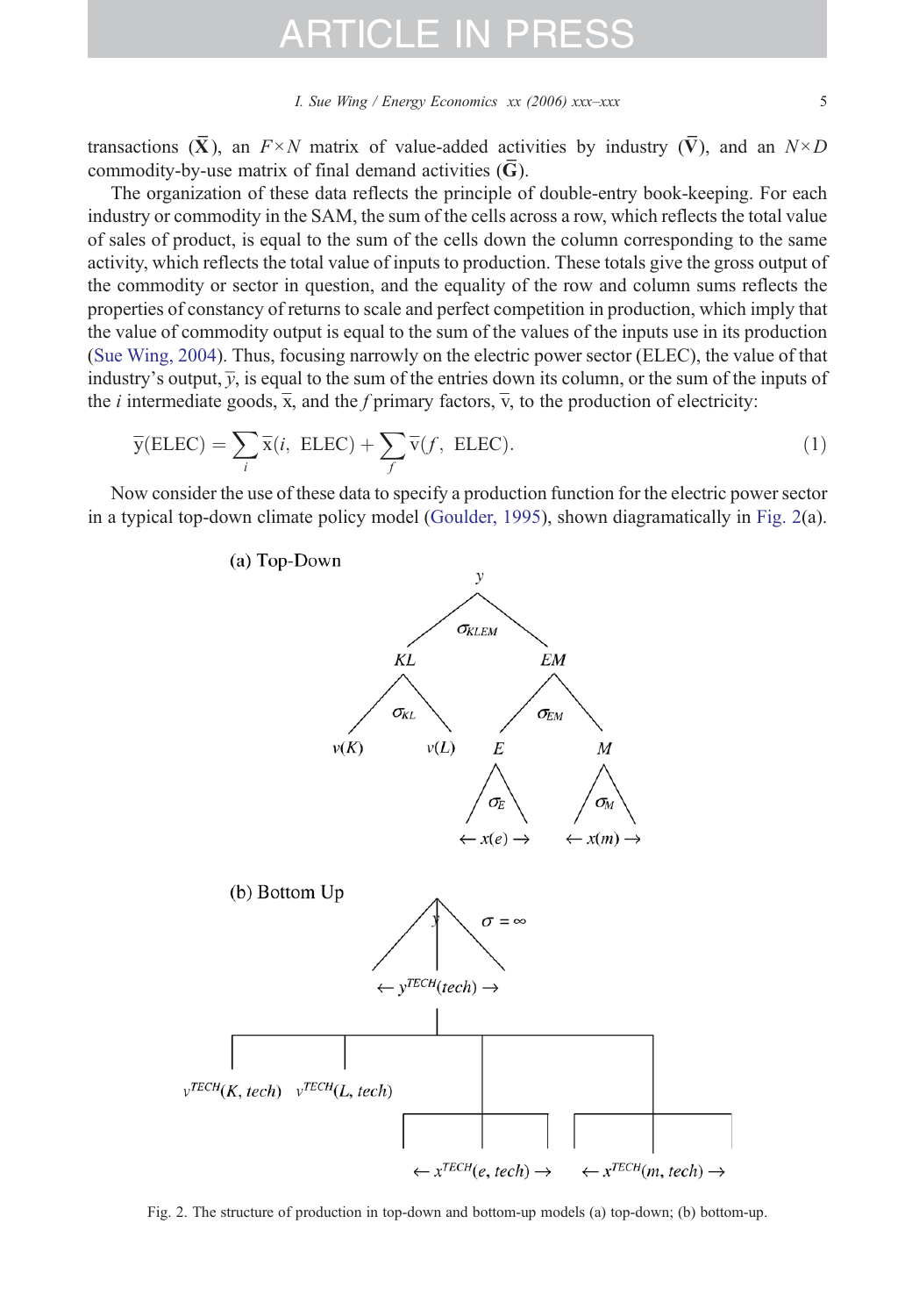### 6 I. Sue Wing / Energy Economics xx (2006) xxx–xxx

Assume that there are two factors of production: labor L and capital  $K(f=L, K)$ , and several intermediate inputs to production that can be partitioned into two subsets: energy commodities (typically, fuels such as coal, oil and gas)  $e \subseteq i$  and materials  $m \subseteq i(i=e, m)$ . The diagram shows a nested structure of production in which each node of the tree represents the output of its constituent constant elasticity of substitution (CES) production functions, and the branches denote the inputs to these production functions. Starting at the top of the tree, output  $\nu$  is a CES function of a composite of labor and capital inputs (KL) and a composite of energy and material inputs (EM). KL represents the value added by primary factors' contribution to production, and is a CES function of inputs of labor  $v(L)$  and capital  $v(K)$ . EM represents the value of intermediate inputs' contribution to production, and is a CES function of two further composites,  $E$  which is itself a CES function of energy inputs  $x(e)$ , and M, a CES function of material inputs  $x(m)$ .

At each level of the nested structure in [Fig. 2\(](#page-4-0)a), numerical calibration of the technical coefficients of the production functions is determined by the corresponding elasticities of substitution,  $\sigma$ , and the shares of value of the corresponding inputs in the value of output, recorded in the SAM. Thus the relationship between KL,  $v(L)$  and  $v(K)$  is determined by  $\sigma_{KL}$  and the elements of the column of  $\overline{V}$ that corresponds to the electric power sector. E and M are specified as numerical functions of  $x(e)$ and  $x(m)$  by the elasticities  $\sigma_F$  and  $\sigma_M$ , respectively, along with their corresponding subsets of the elements in the appropriate column in  $\overline{X}$ . And, once the value of the input bundle EM is pinned down as a function of E, M and  $\sigma_{\text{FM}}$ , the output of the electric sector y can be calibrated as a function of KL, EM and  $\sigma_{\text{KL,EM}}$ . In employing the SAM to calibrate the production structure, zero profit must be maintained for the sector as a whole as well as for each of its sub-components. Thus, letting  $E, M$ , KL $\bar{E}$ and EM denote the benchmark values of the energy, material, capital-labor and energy-material composites, respectively, equivalence between the value of output and the value of inputs at each level of [Fig. 2\(](#page-4-0)a) implies that Eq. (1) may be disaggregated into the following components:

$$
\overline{y} = \overline{KL} + \overline{EM} , \quad \overline{KL} = \overline{v}(K) + \overline{v}(L), \quad \overline{EM} = \overline{E} + \overline{M} , \quad \overline{E} = \sum_{e} \overline{x}(e) \text{ and } \overline{M}
$$

$$
= \sum_{m} \overline{x}(m).
$$

#### 2.2. A bottom-up production structure: calibration difficulties

From a bottom-up perspective, the previous section represents an overly simplistic characterization of the way in which the production of electric power is actually organized. In the engineering view, electricity output is generated from a number of discrete technologies, each with its own distinct characteristics, for example by a coal technology that combines primary factor inputs of labor and capital with intermediate inputs of coal, by a gas technology from inputs of labor, capital and natural gas, and similarly for petroleum, hydropower, nuclear fission, etc. [Fig. 2](#page-4-0) (b) shows this alternative production structure, in which there are a number of supply technologies, indexed by tech, each of which produce a single homogeneous commodity, and are therefore perfectly substitutable for one another ( $\sigma = \infty$ ). The level of output of each technology,  $y<sup>TECH</sup>$ (tech), is a Leontief fixed-coefficients transformation of technology-specific components  $v^{TECH}(L, \text{tech})$ ,  $v^{TECH}(K, \text{tech})$ ,  $x^{TECH}(e, \text{tech})$  and  $x^{TECH}(m, \text{tech})$  of the inputs to the electric sector of labor and capital and energy and non-energy intermediate commodities.

In order to use the macroeconomic data in the SAM to numerically calibrate the production structure in [Fig. 2\(](#page-4-0)b), one would require data on the benchmark values of the output of and inputs to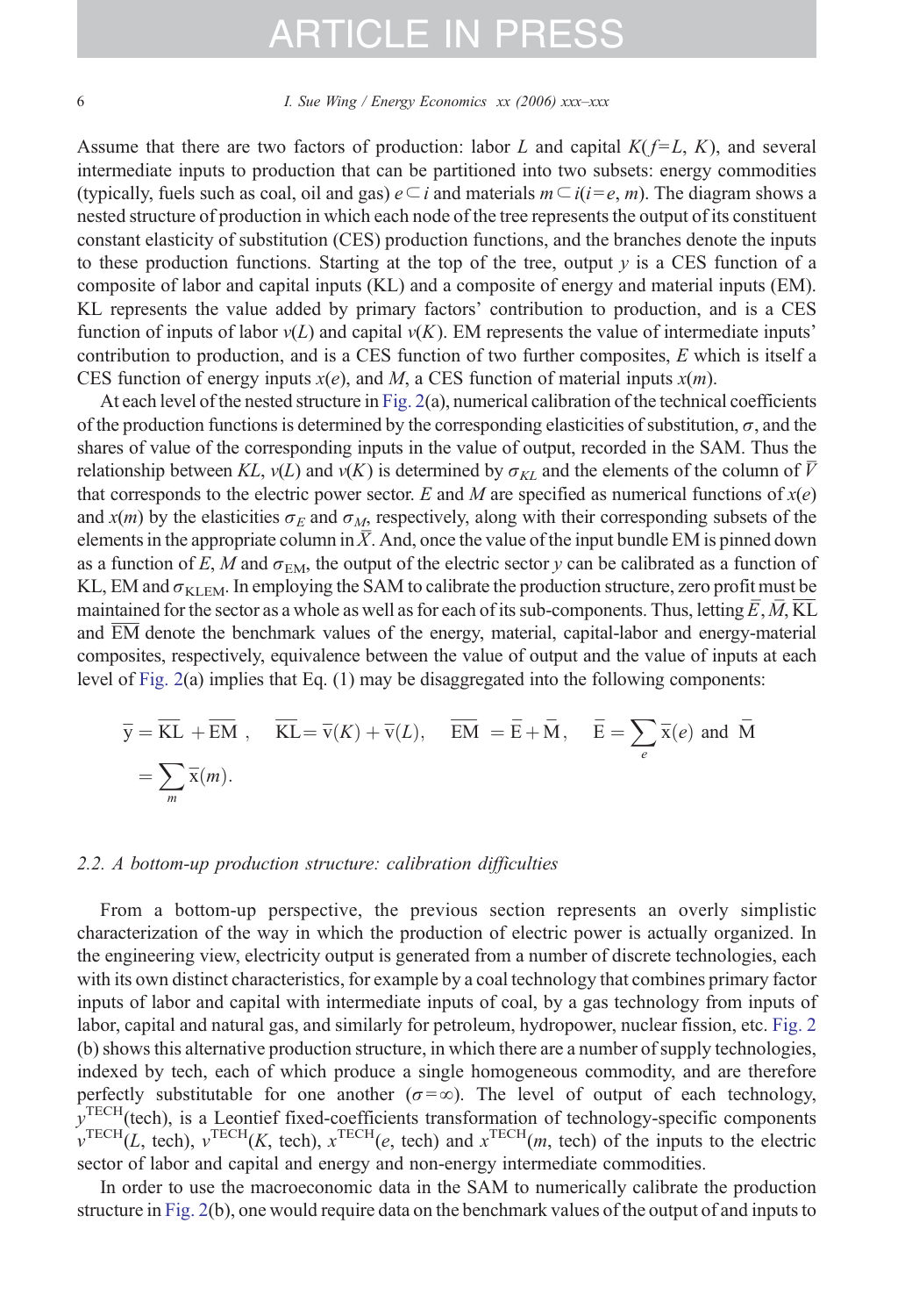### I. Sue Wing / Energy Economics xx (2006) xxx–xxx 7

each technology:  $\overline{y}^{TECH}$ ,  $\overline{x}^{TECH}$  and  $\overline{v}^{TECH}$ . Following the top-down example, the zero profit conditions for the sector and for each technology are:

$$
\overline{y} = \sum_{\text{tech}} \overline{y}^{\text{TECH}}(\text{tech}) \tag{2}
$$

and

$$
\overline{y}^{\text{TECH}}(\text{tech}) = \sum_{e} \overline{x}^{\text{TECH}}(e, \text{tech}) + \sum_{f} \overline{v}^{\text{TECH}}(f, \text{tech}), \qquad (3)
$$

respectively. However, if we want to disaggregate the monolithic electric power sector into discrete technologies there are additional conditions which must be satisfied. In particular, the value of each input to the different technologies should sum to the value of its input to the sector, resulting in the market clearance conditions for factors

$$
\overline{\mathbf{v}}(f) = \sum_{\text{tech}} \overline{\mathbf{v}}^{\text{TECH}}(f, \text{tech}),\tag{4a}
$$

and for intermediate energy and material inputs

$$
\overline{\mathbf{x}}(e) = \sum_{\text{tech}} \overline{\mathbf{x}}^{\text{TECH}}(e, \text{tech})
$$
 (4b)

and

$$
\overline{x}(m) = \sum_{\text{tech}} \overline{x}^{\text{TECH}}(m, \text{tech})
$$
 (4c)

The foregoing procedure is equivalent to separating the electric power sector in the SAM into an array of column accounts, each of which records the inputs and output of the individual technologies which make up the sector. It is exactly the procedure that must be performed when calibrating hybrid CGE models, with one crucial difference: the values of  $\overline{x}^{\text{TEC}}$  and  $\overline{v}^{\text{TEC}}$  are not known to the modeler. The disaggregation procedure must therefore employ additional information on the input-using characteristics of the technologies that are represented, which for the most part are based on a mix of engineering data and assumptions.

Many CGE models for the analysis of energy and climate policy include future high-cost "backstop" technologies that are currently unprofitable and are inactive at initial relative prices, and therefore neither produce output nor absorb inputs in the benchmark dataset on which the model is calibrated (e.g., [Goulder, 1995; Paltsev et al., 2005](#page-25-0)). These kinds of technologies are often included as production functions that are calibrated on engineering data. As relative prices change, either along the baseline solution trajectory in the case of dynamic models, or as a result of policy shocks, these technologies become active and begin demanding inputs and producing output. Such an approach is common in CGE simulations, as the inclusion of initially inactive technologies does not require the modeler to disaggregate the SAM.

By contrast, it is substantially more difficult for CGE modelers to incorporate the kind of energy system detail found in even simple bottom-up models, as this involves partitioning the SAM in accordance with estimates of the value of inputs to and the output of specific technologies which are active in the benchmark. Only a handful of studies have accomplished this feat, and their method of organizing their data and assumptions into a procedure for disaggregating the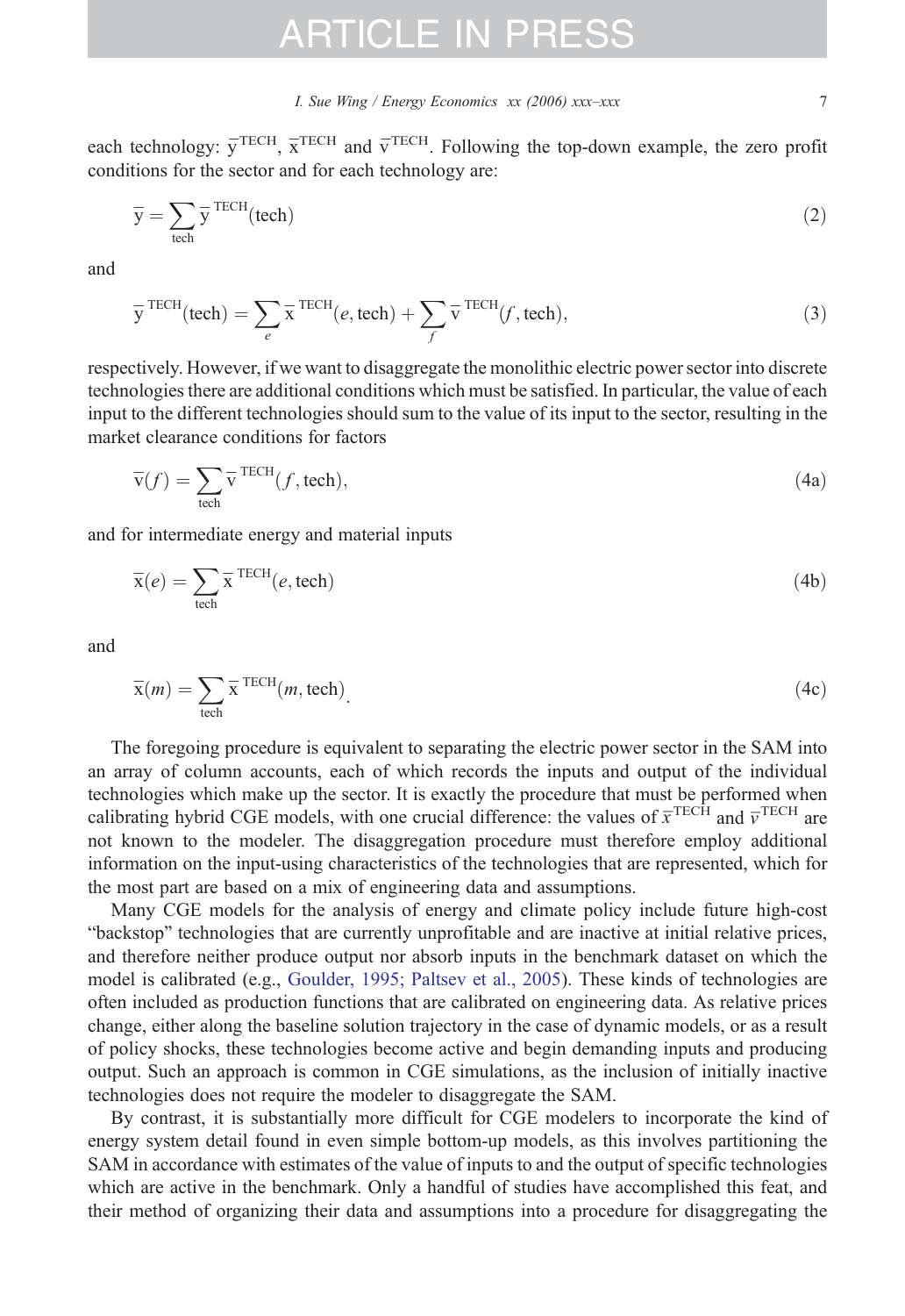### 8 I. Sue Wing / Energy Economics xx (2006) xxx-xxx

SAM — which is the crucial element in the synthesis of top-down and bottom-up approachesremains largely undocumented.

For example, [Boehringer \(1998\)](#page-25-0) presents candidate SAMs in which the electric power sector is disaggregated using generic input shares and capacity constraints for a number of aggregate generation technologies.<sup>5</sup> But although the values of the input cost shares and the outputs of these technologies appear plausible, the paper provides no information about the procedure by which the shares and the assumed capacity bounds were employed to disaggregate the SAM. Similarly, [Boehringer et al. \(2003\)](#page-25-0) present cost-share data for electricity generation technologies in Europe derived from a set of bottom-up studies (the IKARUS database), but give no details about how exactly these data are integrated into the SAMs used to calibrate that paper's multi-regional CGE model. McFarland et al. (forthcoming) introduced carbon-capture and sequestration and competitor electricity generation technologies as backstops into the MIT-EPPA model. But while these authors rigorously document both the bottom-up data and their use in calibrating individual technologies' production functions, they provide few specifics on how these data are used to separately account for technologies' inputs and outputs of the within the framework of the SAM.

### 2.3. The essence of the problem to be solved

The rest of the paper focuses squarely on the issue of how to disaggregate the SAM in a way that reflects the characteristics of bottom-up data. To understand the challenge in doing so, it is useful to return to [Fig. 2](#page-4-0)(b). In this model, even if the shares of each technology in the total electric output of the benchmark year are known with certainty, it is by no means guaranteed that the input data will be consistent with the value shares of inputs for the electric power sector as a whole given in the SAM. A simple example makes this clear. Suppose that, as in [Boehringer \(1998\),](#page-25-0) we calculate the shares of the different inputs in the value of output from engineering data, and the shares of the different technologies in electricity output from statistics on electricity generation. The result will be benchmark matrices of input shares for energy, materials and primary factors by technology:  $\overline{s}_{E}^{TECH}$  (e, tech),  $\overline{s}_{M}^{TECH}$  (m, tech) and  $\overline{s}_{f}^{TECH}$  (f, tech), respectively, and the shares of technologies' outputs in the total output of the sector, given by the vector  $\bar{s}^{\text{TECH}}_Y$  (tech). The benchmark values of the output of and inputs to each technology can then be recovered from Eqs. (2) and (3):

$$
\overline{y}^{\text{TECH}}(\text{tech}) = \overline{\mathbf{s}}^{\text{TECH}}_{Y}(\text{tech}) \overline{y}, \qquad (5)
$$

$$
\overline{\mathbf{x}}^{\text{TECH}}(e,\text{tech}) = \overline{\mathbf{s}}_E^{\text{TECH}}(e,\text{tech}) \overline{\mathbf{y}}^{\text{TECH}}(\text{tech})
$$
 (6a)

$$
\overline{\mathbf{x}}^{\text{TECH}}(m, \text{tech}) = \overline{\mathbf{s}}_M^{\text{TECH}}(m, \text{tech}) \overline{\mathbf{y}}^{\text{TECH}}(\text{tech})
$$
 (6b)

and

$$
\overline{\mathbf{v}}^{\text{TECH}}(f, \text{tech}) = \overline{\mathbf{s}}_f^{\text{TECH}}(f, \text{tech}) \overline{\mathbf{y}}^{\text{TECH}}(\text{tech})
$$
 (6c)

However, there is no guarantee that the empirically-determined values of the input and output shares for the different technologies will be consistent with the market clearance conditions in Eqs. (4a) (4b) (4c). The source of this pathology is the doubly-constrained nature of the problem

 $<sup>5</sup>$  These data are also used in [Frei et al. \(2003\).](#page-25-0)</sup>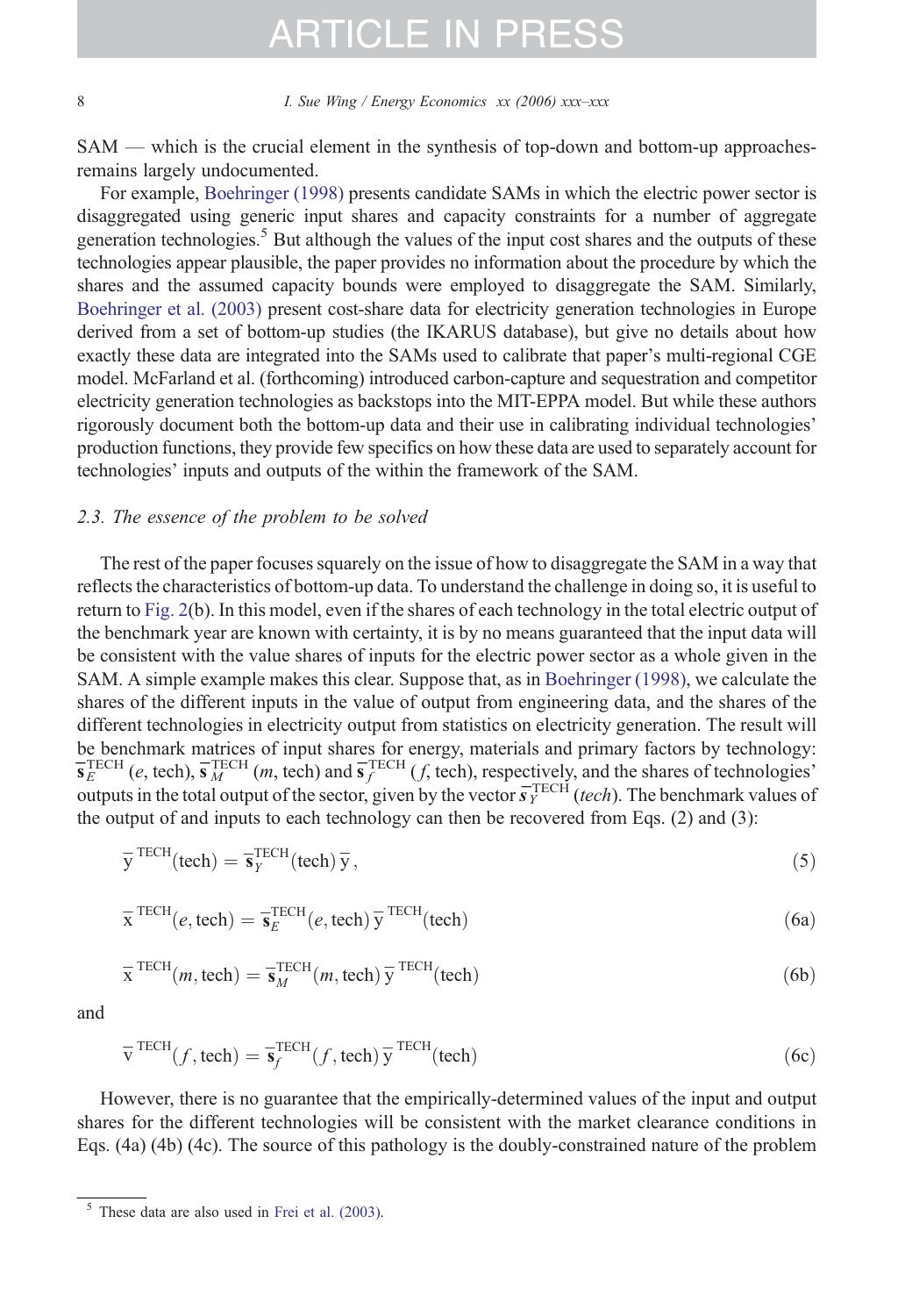### I. Sue Wing / Energy Economics xx (2006) xxx–xxx 9

of allocating technologies' inputs and outputs, where, for each primary factor or intermediate good, the sum of the values of its contributions across all technologies must equal its value in the SAM. The shares  $\overline{s}^{\text{TECH}}$  must then also satisfy:

$$
\overline{\mathbf{x}}(e) = \sum_{\text{tech}} \overline{\mathbf{s}}_E^{\text{TECH}}(e, \text{tech}) \mathbf{s}_Y^{\text{TECH}}(\text{tech}) \overline{\mathbf{y}},\tag{7a}
$$

$$
\overline{x}(m) = \sum_{\text{tech}} \overline{\mathbf{s}}_M^{\text{TECH}}(m, \text{tech}) \mathbf{s}_Y^{\text{TECH}}(\text{tech}) \overline{y}, \qquad (7b)
$$

and

$$
\overline{\mathbf{v}}(f) = \sum_{\text{tech}} \overline{\mathbf{s}}_f^{\text{TECH}}(f, \text{tech}) \mathbf{s}_Y^{\text{TECH}}(\text{tech}) \overline{\mathbf{y}}.
$$
 (7c)

It would certainly be fortuitous if one could find statistics on technologies' shares of total generation and inputs' cost shares by technology, plug them into Eqs. (7a) (7b) (7c), and have the results magically satisfy the market clearance conditions. But in reality, inconsistencies among the different types of data mean that some adjustment of the shares will always be necessary. The essence of the problem of calibrating hybrid models is therefore to find a new set of technology share matrices  $s^{TECH}$  whose elements satisfy Eqs. (7a) (7b) (7c) without taking on values that are not "too far" from their empirically-determined benchmark counterparts  $\overline{s}^{\text{TECH}}$ . The next section develops this intuition into a mathematically precise procedure, which is then applied to macroeconomic and engineering data for the U.S. electric power sector discussed in Section 4.

### 3. A model of the electric power sector

The electric power sector tabulated in the macroeconomic accounts is an aggregation of three distinct but related activities: electricity generation, transmission and distribution, and the overhead involved in administering the first two activities. This structure of production is shown in [Fig. 3.](#page-9-0) In line with the process-oriented models of production discussed above, transmission and distribution (TD) and overheard (OH) be thought of as non-energy-using service activities, which can be modeled by production functions that combine inputs of primary factors and non-energy intermediate materials. Generation (GEN) is what most hybrid modeling studies seem to have in mind in the way they represent the electric power sector. This activity encompasses a number of discrete generation technologies, each of which can be modeled as a production function that combines inputs of labor, capital and fuel to produce electricity. As explained above, the problem of calibrating this structure on the data in the SAM is one of allocating proportions of each of the inputs  $\bar{x}$  and  $\bar{v}$  among elements of the set of activities act = {OH, TD, GEN}, and among elements of the set of generation technologies, in a way that reflects data from other sources on the input and output characteristics of different electricity supply technologies.

### 3.1. The top-down production structure

The first phase of the analysis is to specify the top-down zero-profit and market-clearance conditions which underlie the production structure in [Fig. 3](#page-9-0). Moving from top to bottom in the diagram, the first condition is the zero-profit constraint on the output of the sector as a whole,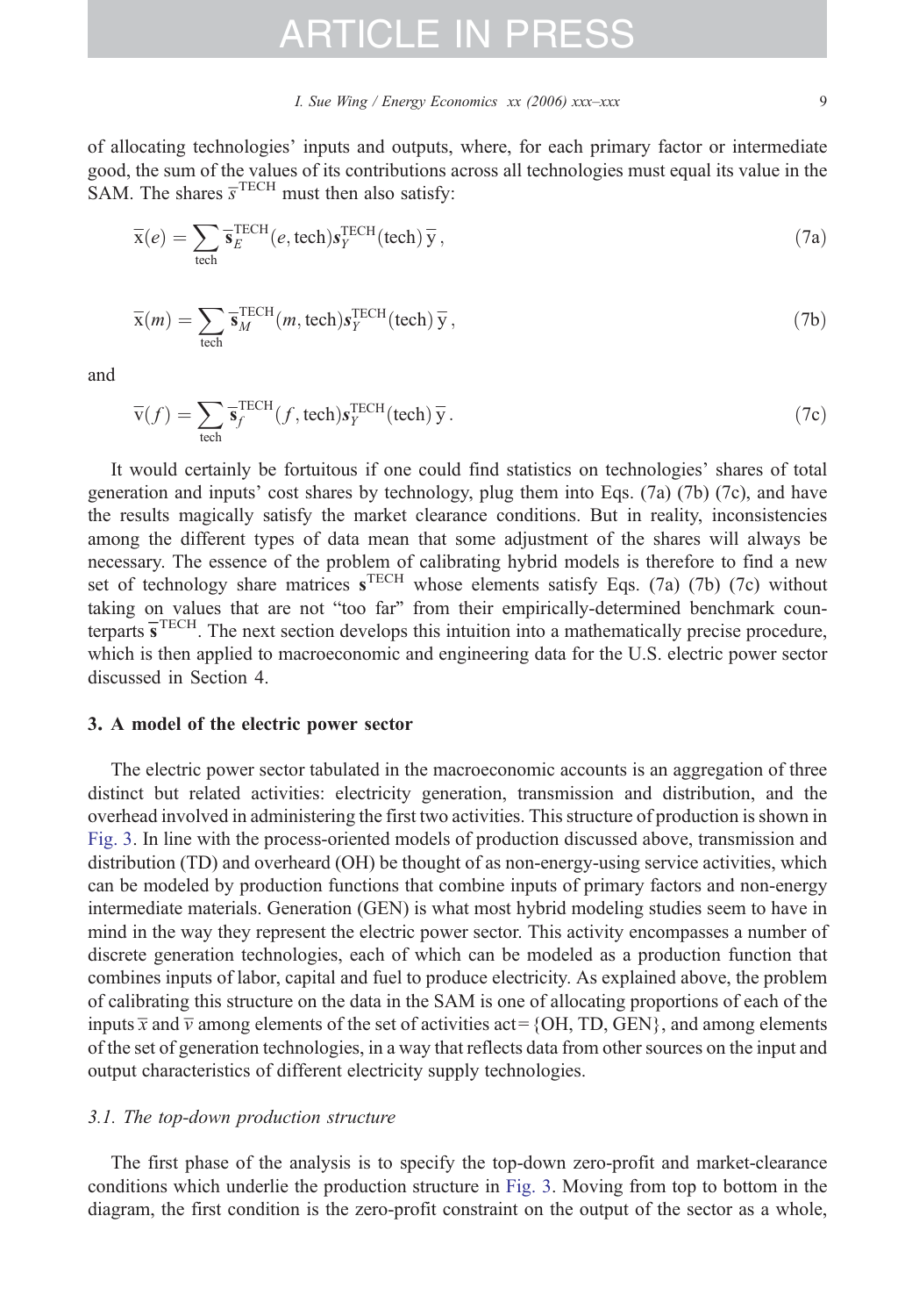<span id="page-9-0"></span>10 I. Sue Wing / Energy Economics xx (2006) xxx-xxx



Fig. 3. The structure of p0roduction in a hybrid model of the electric power sector.

which equates the value of output of the electric power industry,  $\bar{y}$ , with the sum of the values of output of its constituent activities,  $v^{ACT}$ :

$$
\overline{y} = \sum_{\text{act}} y^{\text{ACT}}(\text{act}).\tag{8}
$$

The second condition is given by the market clearance constraints on the intermediate and primary factor inputs to activities:

$$
\overline{\mathbf{x}}(i) = \sum_{\text{act}} x^{\text{ACT}}(\text{act}, i)
$$
\n(9a)

and

$$
\overline{\mathbf{v}}(f) = \sum_{\text{act}} v^{\text{ACT}}(\text{act}, f) \tag{9b}
$$

Going one level deeper in the hierarchy, the third constraint is the zero profit condition for each activity, which equates the value of its output to the sum of the values of its constituent inputs, namely, the *i* intermediate goods,  $x^{ACT}$ , and f primary factors,  $v^{ACT}$ :

$$
y^{\text{ACT}}(\text{act}) = \sum_{i} x^{\text{ACT}}(\text{act}, i) + \sum_{f} v^{\text{ACT}}(\text{act}, f). \tag{10}
$$

A fourth constraint is market clearance in generation, the value of whose output must equal the sum of the value of output of its constituent generation technologies,  $y^{ACT}$ :

$$
y^{\text{ACT}}(\text{GEN}) = \sum_{\text{tech}} \sum_{\text{fuel}} y^{\text{TECH}}(\text{tech}, \text{fuel}).
$$
 (11)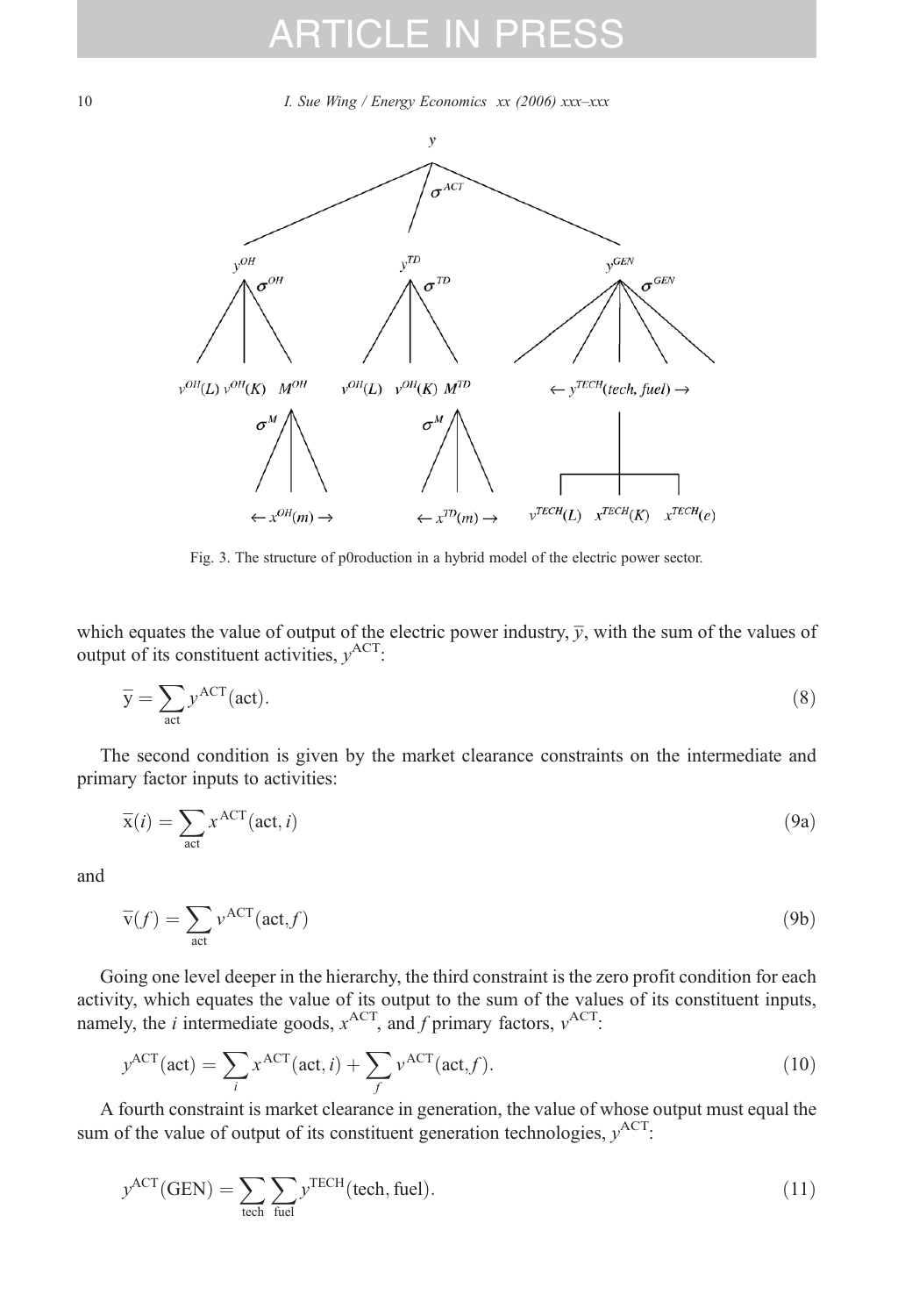### I. Sue Wing / Energy Economics xx (2006) xxx–xxx 11

Symmetrically, there is a fifth market clearance constraint that the value of each input to the generation as a whole must be equal to the sum of the uses of that input across all generation technologies:

$$
x^{\text{ACT}}(\text{GEN}, i) = \sum_{\text{tech}} \sum_{\text{fuel}} x^{\text{TECH}}(\text{tech}, \text{fuel}, i)
$$
 (12a)

and

$$
v^{\text{ACT}}(\text{GEN}, f) = \sum_{\text{tech}} \sum_{\text{fuel}} v^{\text{TECH}}(\text{tech}, \text{fuel}, f). \tag{12b}
$$

Finally, moving down into the details of the individual technologies which comprise generation, the sixth constraint arises from the assumption that each technology earns zero profit, so that the value of output of each technology must equal the sum of the values of the inputs to it:

$$
yTECH(tech, fuel) = \sum_{i} xTECH(tech, fuel, i) + \sum_{f} vTECH(tech, fuel, f).
$$
 (13)

### 3.2. Bottom-up detail

In the second phase we identify the sources of bottom-up detail with which the Eqs. (8) (9a) (9b) (10) (11) (12a) (12b) (13) should be consistent. The data which can be brought to bear in this process will vary according to the economy under consideration. For the U.S. there are three principal sources of information: the shares of inputs and output by generation technology, technologies' efficiency of converting thermal energy to electricity, and the distribution of inputs of capital to the electric sector's constituent activities. We describe these briefly below.

The first set of data is the technology share matrices of intermediate inputs,  $\overline{s}^{\text{TECH}}$ (tech, fuel, f), and primary factors,  $\overline{s}^{\text{TECH}}$ (tech, fuel, f), which are derived from engineering studies, and of the different technologies in the generation of electricity in the benchmark year recorded in the SAM,  $\overline{s}^{\text{GEN}}$ (tech, fuel). Following Eqs. (5) and (6a) (6b) (6c), these data imply the following conditions:

$$
yTECH(tech, fuel) = \overline{\mathbf{s}}GEN(tech, fuel) yACT(GEN),
$$
\n(14)

$$
x^{TECH}(\text{tech}, \text{fuel}, i) = \overline{\mathbf{s}}^{TECH}(\text{tech}, \text{fuel}, i)y^{TECH}(\text{tech}, \text{fuel}), \tag{15}
$$

and

$$
vTECH(tech, fuel, f) = \overline{\mathbf{s}}GEN(tech, fuel, f)yTECH(tech, fuel).
$$
 (16)

The second, related set of information is engineering data on the first-law of thermal efficiency of the conversion of fossil fuels to electric power, and statistics on the prices of fuel inputs and the output of generation by technology. By the assumptions of the model in [Fig. 3,](#page-9-0) fossil fuels are the only reproducible intermediate input to generation, with  $x^{TECH}$  and  $y^{TECH}$  capturing the values (i.e., price × quantity) of technologies' fossil fuel purchases and outputs. Empirical data on technologies' first-law efficiencies  $\overline{\eta}^{\text{TECH}}$ (tech, fuel) specify the ratio of the quantity of electricity output to the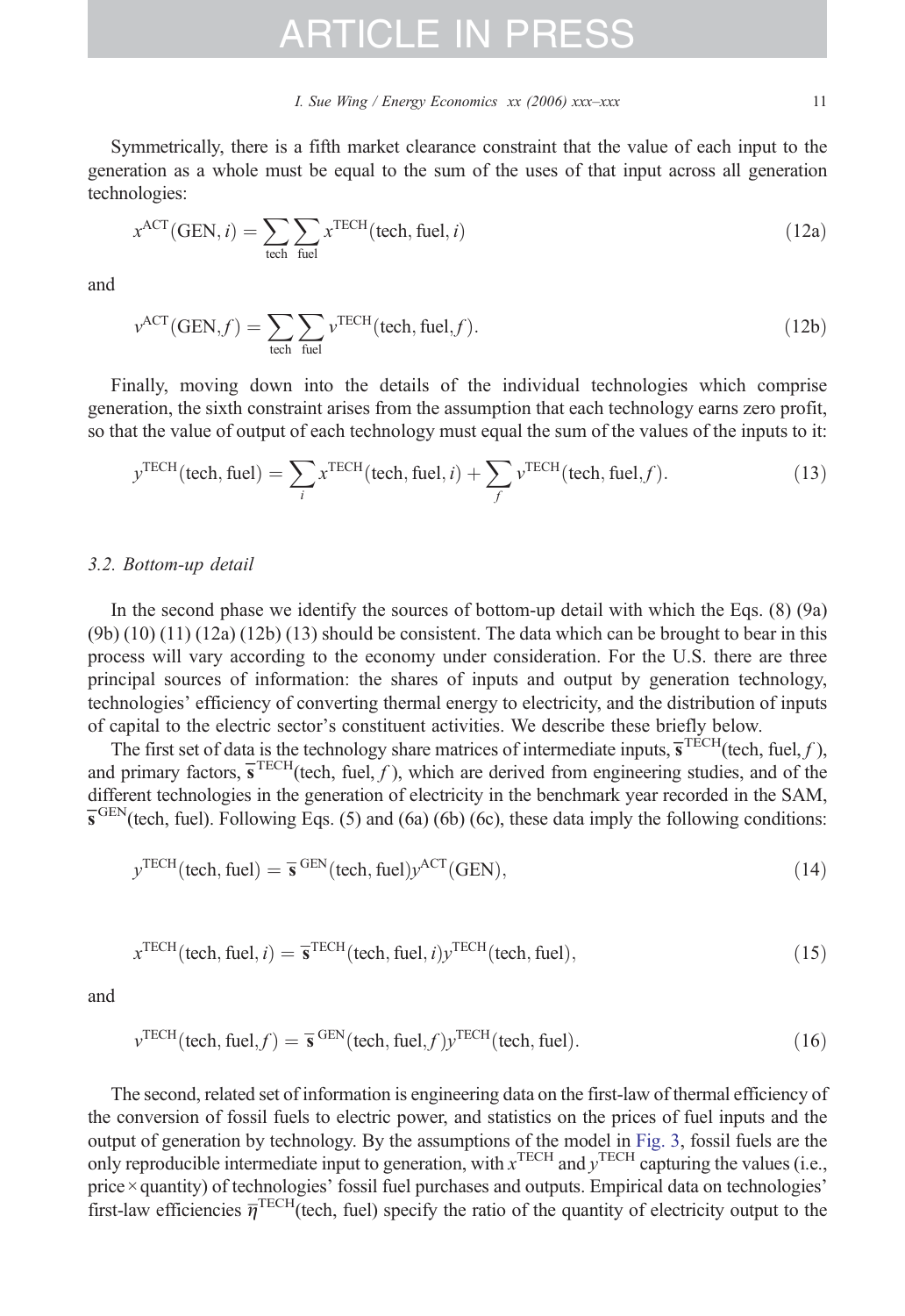12 I. Sue Wing / Energy Economics xx (2006) xxx–xxx

quantity of fossil fuel inputs, thereby linking the engineering estimates  $x^{TECH}$  and the statistics  $y<sup>TECH</sup>$  with economic data on fossil fuel prices,  $\bar{p}_E(e)$ , and marginal costs of generation  $\bar{p}_G$ (tech, fuel) in the base-year:

$$
\overline{\eta}^{\text{TECH}}(\text{tech}, \text{fuel}) = \frac{y^{\text{TECH}}(\text{tech}, \text{fuel})}{\overline{p}_G(\text{tech}, \text{fuel})} \div \frac{x^{\text{TECH}}(\text{tech}, \text{fuel}, e)}{\overline{p}_E(e)}.
$$
(17)

The final set of data relates to the distribution of primary factor and non-fuel intermediate inputs between the transmission and distribution and the overhead activities. The data described above determine only the characteristics of generation, therefore additional structure is necessary to characterize the allocation of inputs among the remaining activities. In particular, U.S. economic statistics record the distribution of several categories of fixed assets in different industries, which may be used to estimate the shares of capital input to different activities,  $\overline{s}_{K}^{\text{ACT}}$ . These data specify an alternative, bottom-up version of Eq. (9b):

$$
v^{\text{ACT}}(\text{act}, K) = \overline{s}_{K}^{\text{ACT}} \overline{v}(K)
$$
\n(18)

Unfortunately, no such statistics are available on the inter-activity distribution of intermediate material inputs. The simplest assumption is to constrain TD and OH to exhibit the same intensity of use for each input in  $m$ , i.e.:

$$
x^{\text{ACT}}(\text{OH}, m)/y^{\text{ACT}}(\text{OH}, m) = x^{\text{ACT}}(\text{TD}, m)/y^{\text{ACT}}(\text{TD}, m). \tag{19}
$$

While admittedly a crude approximation, a condition of this nature is necessary given the lack of data — otherwise the system of estimating equations is not identified.

### 3.3. The calibration procedure

The problem of calibrating a hybrid model is to allocate the inputs in the SAM among the activities and technologies at the sub-sector level according to Eqs.  $(8)$   $(9a)$   $(9b)$   $(10)$   $(11)$   $(12a)$  $(12b)$   $(13)$  in a way that simultaneously reflects the bottom-up information in Eqs.  $(14)$ – $(19)$ . Given that the aim of this exercise is to produce a CGE model database that embodies the details of specific technologies, the basis for the calibration procedure must be the primacy of the macroeconomic framework. Eqs.  $(8)$   $(9a)$   $(9b)$   $(10)$   $(11)$   $(12a)$   $(12b)$   $(13)$  should therefore be regarded as constraints which must be satisfied with equality in order to maintain the row and column balance of the SAM. The problem is then one of specifying an allocation  $\{y^{ACT}, x^{ACT},$  $v^{ACT}$ ,  $v^{TECH}$ ,  $x^{TECH}$ ,  $v^{TECH}$  that meets these constraints with the smallest possible deviation from the benchmark shares  $\bar{s}^{\text{GEN}}$ ,  $\bar{s}^{\text{TECH}}$  and  $\bar{s}^{\text{ACT}}$  in Eqs. (14–16) and (18), respectively, and the efficiency parameter  $\bar{\eta}^{TECH}$  in Eq. (17). This constrained minimization procedure falls within a class of econometric methods that [Howitt \(1995\)](#page-25-0) has termed as positive mathematical programming.

All that remains is to specify the minimand, which is the criterion that captures the divergence between the allocation and the benchmark bottom-up information. The minimand is built up from a number of components. The first is the divergence of the elements  $x^{TECH}$ ,  $v^{TECH}$  and  $y^{ACT}$  from the benchmark technology shares, quantified by the fractional deviations  $\varepsilon^{\text{TECH}}$  and  $\varepsilon^{\text{GEN}}$  of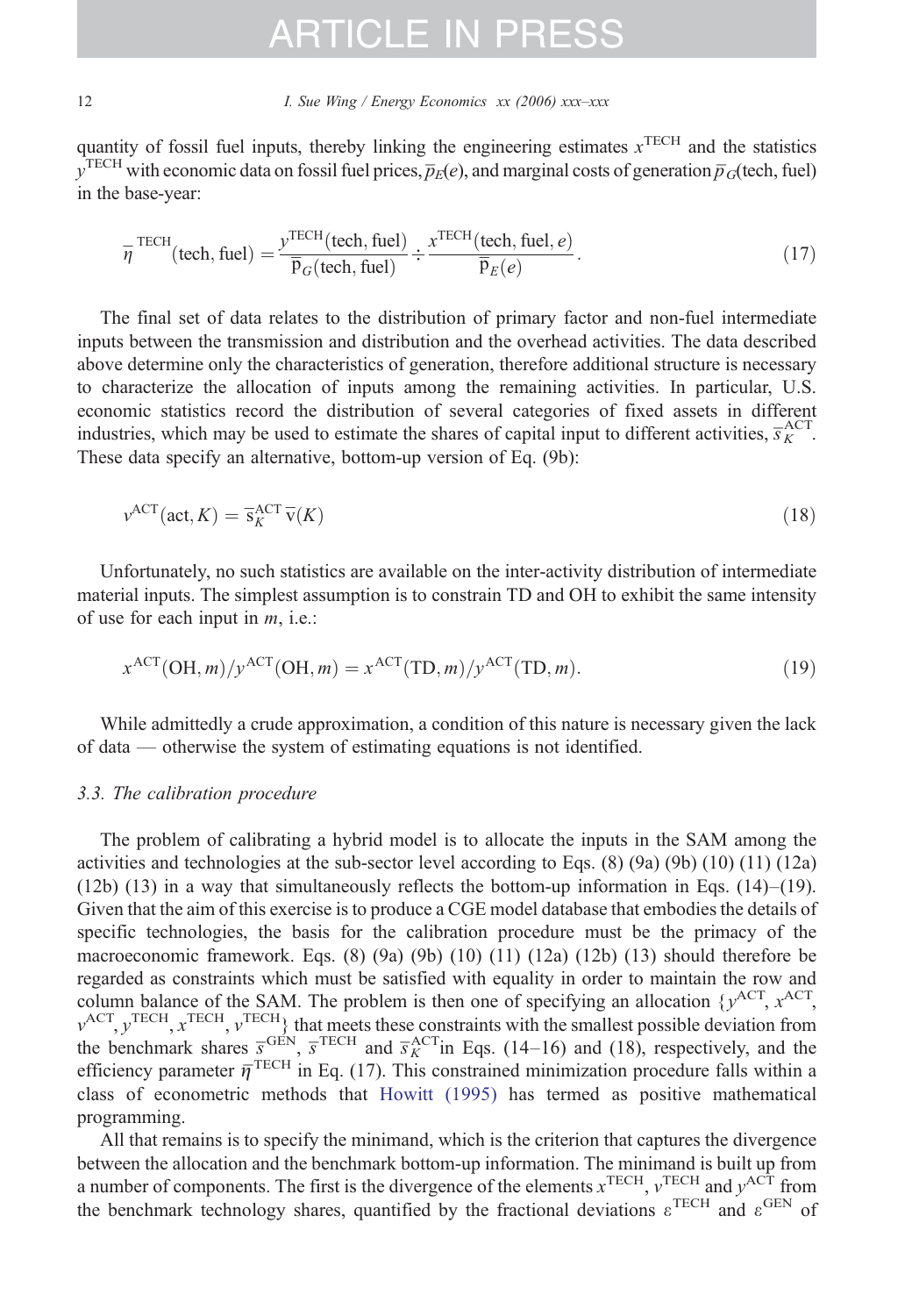### I. Sue Wing / Energy Economics xx (2006) xxx–xxx 13

technologies' inputs from the input share data and of their outputs from the statistics on shares of generation, respectively:

$$
\varepsilon^{\text{TECH}}(\text{tech}, \text{fuel}, i) = \frac{1}{\overline{s}^{\text{TECH}}(\text{tech}, \text{fuel}, i)} \left( \frac{x^{\text{TECH}}(\text{tech}, \text{fuel}, i)}{y^{\text{TECH}}(\text{tech}, \text{fuel})} \right) - 1,\tag{20}
$$

$$
\varepsilon^{\text{TECH}}(\text{tech}, \text{fuel}, f) = \frac{1}{\overline{s}^{\text{TECH}}(\text{tech}, \text{fuel}, f)} \left( \frac{v^{\text{TECH}}(\text{tech}, \text{fuel}, f)}{v^{\text{TECH}}(\text{tech}, \text{fuel})} \right) - 1 \tag{21}
$$

and

$$
\varepsilon^{\text{GEN}}(\text{tech}, \text{fuel}) = \frac{1}{\overline{s}^{\text{ GEN}}(\text{tech}, \text{fuel})} \left( \frac{y^{\text{TECH}}(\text{tech}, \text{fuel})}{y^{\text{ACT}}(\text{GEN})} \right) - 1. \tag{22}
$$

The next component is the divergence of generation technologies' thermal efficiency implied by the elements  $y<sup>TECH</sup>$ (tech, fuel) and  $x<sup>TECH</sup>$ (tech, fuel, e) from the engineering data  $\frac{1}{\eta}$ <sup>TECH</sup>, as captured by the fractional deviation  $\varepsilon^{\eta}$ , which is derived from Eq. (17):

$$
\varepsilon^{\eta}(\text{tech}, \text{fuel}) = \frac{1}{\overline{\eta}^{\text{TECH}}(\text{tech}, \text{fuel})} \left( \frac{y^{\text{TECH}}(\text{tech}, \text{fuel})}{\overline{P}_G(\text{tech}, \text{fuel})} \div \frac{x^{\text{TECH}}(\text{tech}, \text{fuel}, e)}{\overline{P}_E(e)} \right) - 1. \tag{23}
$$

The final element is the divergence of the allocation of capital among activities  $v^{ACT}(K)$  from their benchmark shares of total sectoral capital input can be represented by the fractional deviation  $\varepsilon^K$ , which is derived from Eq. (18):

$$
\varepsilon^{K}(\text{act}) = \frac{1}{\overline{s}_{K}^{\text{ACT}}(\text{act})} \left(\frac{v^{\text{ACT}}(K)}{\overline{v}(K)}\right) - 1.
$$
\n(24)

The calibration problem is therefore one of minimizing the sum of the squares of the error terms in Eqs.  $(20)–(24)$ :

$$
\text{minSSE} = \sum_{\text{tech}} \sum_{\text{fuel}} \left[ \varepsilon^{\text{GEN}}(\text{tech}, \text{fuel}) \right]^2 + \sum_{\text{tech}} \sum_{\text{fuel}} \sum_{i} \left[ \varepsilon^{\text{TECH}}(\text{tech}, \text{fuel}, i) \right]^2
$$

$$
+ \sum_{\text{tech}} \sum_{\text{fuel}} \sum_{f} \left[ \varepsilon^{\text{TECH}}(\text{tech}, \text{fuel}, f) \right]^2 + \sum_{\text{tech}} \sum_{\text{fuel}} \left[ \varepsilon^{\eta}(\text{tech}, \text{fuel}) \right]^2
$$

$$
+ \sum_{\text{act}} \left[ \varepsilon^K(\text{act}) \right]^2 \tag{25}
$$

subject to the constraints of Eqs.  $(8-13)$  and  $(19)$ . The procedure is implemented as a non-linear program (NLP) in GAMS [\(Brooke et al., 1998](#page-25-0)) and solved using CONOPT version 3 [\(Drud,](#page-25-0) [1985, 1994, 1997](#page-25-0)).<sup>6</sup> The model code is given in an appendix.<sup>7</sup>

 $6$  This model belongs to a class of methods for matrix balancing that has long been studied in operations research (e.g., Schneider and Zenios, 1990).

 $\sigma$  The results generated by the code in the appendix differ slightly from those in the paper as the latter employ a SAM with higher numerical precision (six significant digits).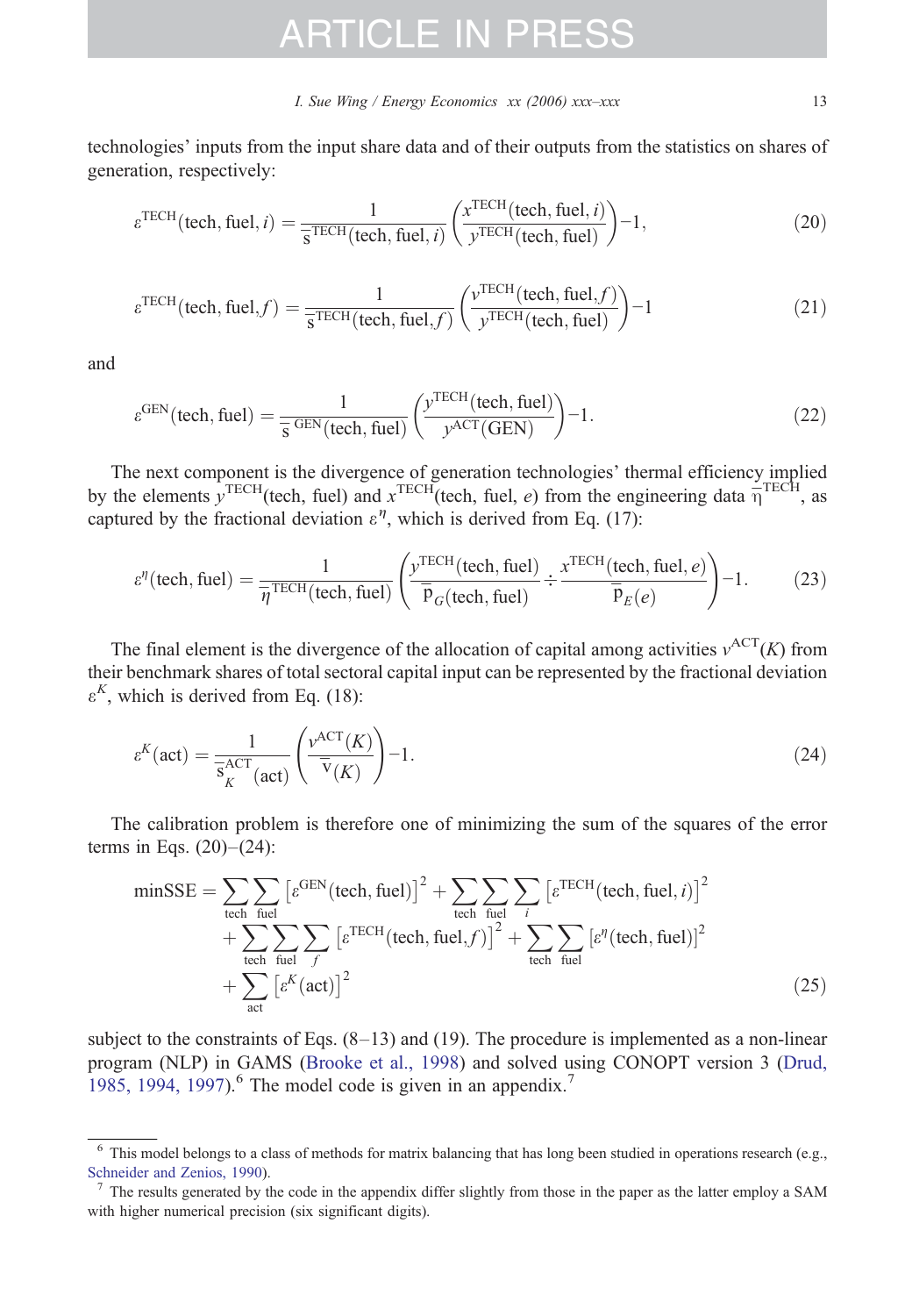14 I. Sue Wing / Energy Economics xx (2006) xxx-xxx

## 4. The data

To operationalize the methodology described above we need three types of information: macroeconomic data on the value of inputs and output of the electric power sector, statistics on the output of electricity by type of generation technology, and information on the characteristics of the technologies used to generate electricity. This section discusses each of these in detail.

### 4.1. A social accounting matrix for the U.S. in the year 2000

The primary dataset is a U.S. social accounting matrix (SAM) for the year 2000, which was constructed using the SAM for 1999 published by the Bureau of Economic Analysis (BEA). The basic data comes from the BEA's 92-sector "Make of Commodities by Industries" and "Use of Commodities by Industries" tables for 1999, from which an initial SAM was constructed using the industry technology assumption (see e.g. [Reinert and Roland-Holst, 1992\)](#page-26-0). Its components of value added were disaggregated using data on industries' shares of labor, capital, taxes and subsidies in GDP published by BEA. The resulting benchmark flow table was then scaled to approximate the U.S. economy in the year 2000 using the growth rate of real GDP from 1999– 2000 (3.75%), deflated to year 2000 using the GDP deflator from the NIPAs.

The 92-sector SAM was aggregated into nine industry groupings. In line with the goal of providing a detailed representation of the energy sectors, the disaggregation scheme contains five energy industries: coal, crude oil and gas mining, natural gas distribution, petroleum refining and electric power. The remaining industry sectors are highly aggregate in character: agriculture, energy intensive manufacturing (an amalgam of the pulp and paper, chemical, primary metal and non-metallic material products industries), other manufacturing sectors, transportation, services, and a composite of the remaining industries in the economy.

The economic accounts do not record the contributions to the various sectors of the economy of key natural resources that are germane to the climate problem. [Sue Wing \(2001\)](#page-26-0) employs information from a range of additional sources to approximate these values as shares of the input of capital to the agriculture, oil and gas, mining, coal, and electric power, and restof-economy industries. Applying these shares allows the value of natural resource inputs to be disaggregated from the factor supply matrix  $\overline{v}$ , with the value of capital being decremented accordingly.

The final SAM, shown in [Fig. 4,](#page-14-0) provides the macroeconomic data base in which the column account representing the electric power sector is to be disaggregated. It defines the values of the output of the electric power sector,  $\overline{y}$ , as well as the inputs of intermediate goods,  $\overline{x}$ , and primary factors,  $\overline{v}$ , to electricity production, which serve as the control totals for the constrains on the calibration procedure.

## 4.2. Electricity generation and fuel use statistics

Net electricity generation by technology is computed from the EIA Utility Form 906 database on net generation, fuel consumption, fuel stocks, prime mover and fuel type for the year 2000. The results, which define the technology share matrix,  $\overline{s}^{\text{GEN}}$ , are shown in [Table 1.](#page-14-0) The technology data contain two classes of coal-fired generation (steam turbines, ST, and combined-cycle, CC), five classes of petroleum-and natural gas-fired generation (internal combustion engines, IC, combustion turbines, CT, and gas turbines, GT, in addition to ST and CC), and six carbon-free renewable electricity technologies. [Table 2](#page-15-0) shows the fossil fuel heat input by technology, also computed from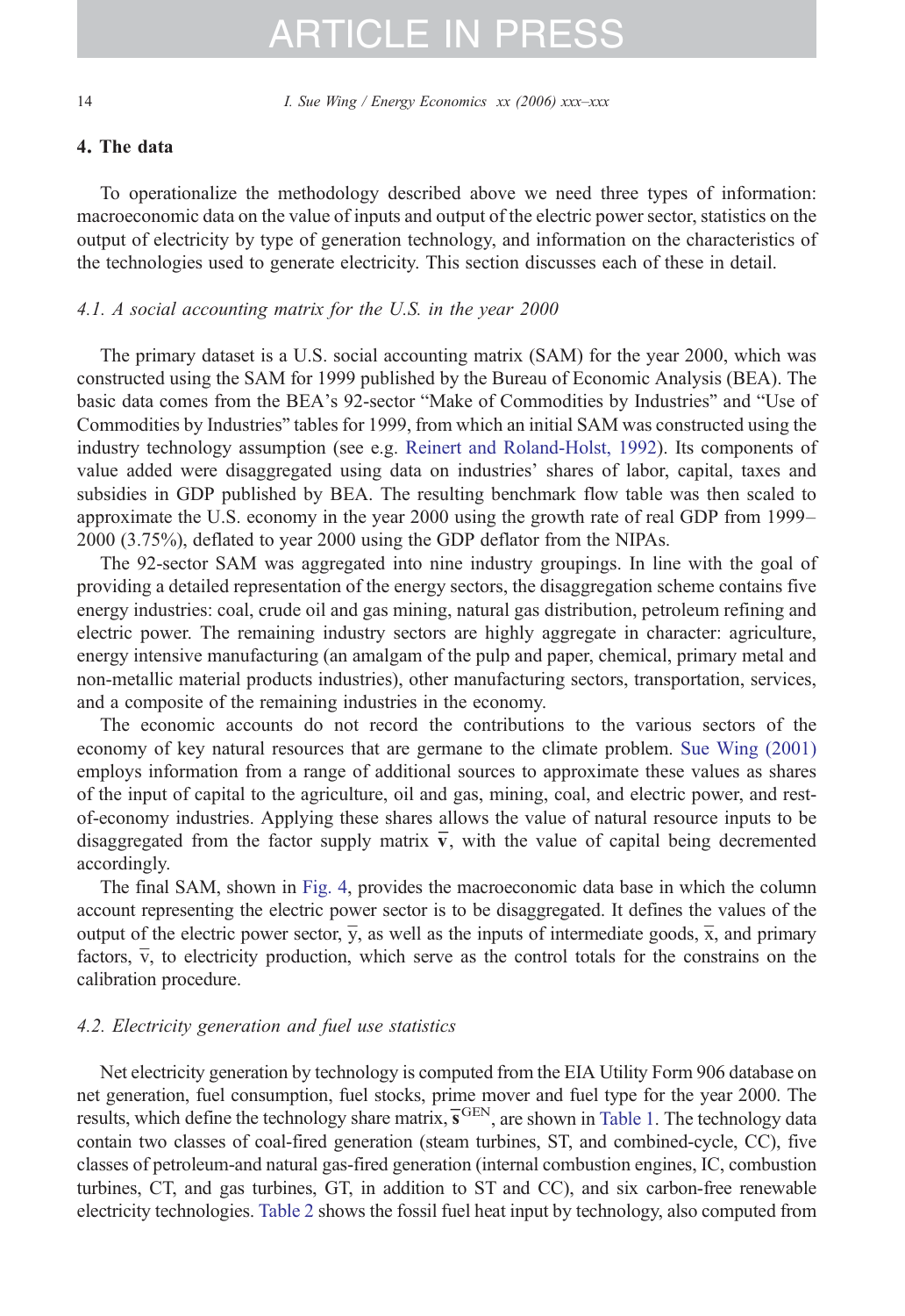#### I. Sue Wing / Energy Economics xx (2006) xxx–xxx 15

<span id="page-14-0"></span>

|                       | Coal | Electricity | Gas   | Agriculture | ga<br>Crude oil & | petroleum<br>Refined | manufacturing<br>intensive<br>Energy | Manufacturing | Transportation | Services | economy<br>Rest of<br>the | Final uses | Total    |
|-----------------------|------|-------------|-------|-------------|-------------------|----------------------|--------------------------------------|---------------|----------------|----------|---------------------------|------------|----------|
| Coal                  | 0.24 | 1.45        | 0.00  | 0.00        | 0.00              | 0.00                 | 0.22                                 | 0.06          | 0.01           | 0.06     | 0.13                      | 0.12       | 2.29     |
| Electricity           | 0.05 | 0.08        | 0.03  | 0.28        | 0.12              | 0.17                 | 1.38                                 | 2.35          | 0.28           | 6.45     | 0.46                      | 12.82      | 24.47    |
| Gas                   | 0.00 | 0.53        | 2.28  | 0.04        | 0.45              | 0.25                 | 0.82                                 | 0.73          | 0.06           | 1.22     | 0.21                      | 4.18       | 10.76    |
| Agriculture           | 0.00 | 0.01        | 0.00  | 7.03        | 0.00              | 0.01                 | 0.17                                 | 14.88         | 0.01           | 3.07     | 0.72                      | 3.46       | 29.37    |
| Crude oil & gas       | 0.00 | 0.02        | 4.80  | 0.00        | 2.68              | 8.38                 | 0.94                                 | 0.02          | 0.03           | 0.06     | 0.04                      | $-6.10$    | 10.86    |
| Refined petroleum     | 0.07 | 0.24        | 0.04  | 0.47        | 0.07              | 1.75                 | 0.63                                 | 0.61          | 2.43           | 2.41     | 1.73                      | 7.93       | 18.10    |
| Energy intensive mfg. | 0.10 | 0.12        | 0.02  | 1.42        | 0.29              | 0.51                 | 17.43                                | 29.83         | 0.18           | 6.81     | 9.47                      | 6.64       | 72.82    |
| Manufacturing         | 0.34 | 0.35        | 0.05  | 3.16        | 0.18              | 0.19                 | 5.51                                 | 91.16         | 2.28           | 43.48    | 24.57                     | 161.42     | 332.69   |
| Transport.            | 0.16 | 0.95        | 0.13  | 0.88        | 0.12              | 0.78                 | 3.55                                 | 7.68          | 9.80           | 8.30     | 2.98                      | 23.92      | 59.24    |
| Services              | 0.39 | 2.27        | 0.74  | 4.78        | 3.99              | 2.26                 | 10.78                                | 49.31         | 11.17          | 240.36   | 25.59                     | 573.46     | 925.08   |
| Rest of the economy   | 0.02 | 2.51        | 1.11  | 0.40        | 0.52              | 0.35                 | 3.51                                 | 4.97          | 2.60           | 24.81    | 2.69                      | 194.57     | 238.06   |
|                       |      |             |       |             |                   |                      |                                      |               |                |          |                           |            |          |
| Labor                 | 0.44 | 4.42        | 0.43  | 4.19        | 0.67              | 1.14                 | 16.13                                | 84.31         | 19.03          | 353.96   | 111.49                    |            | 596.21   |
| Capital               | 0.17 | 8.39        | 0.87  | 7.67        | 0.84              | 2.11                 | 10.81                                | 41.03         | 9.79           | 187.89   | 66.51                     |            | 336.07   |
| Resources             | 0.11 | 0.44        | 0.00  | 0.16        | 0.69              | 0.00                 | 0.00                                 | 0.00          | 0.00           | 0.00     | 7.39                      |            | 8.79     |
|                       |      |             |       |             |                   |                      |                                      |               |                |          |                           |            |          |
| Taxes                 | 0.20 | 2.69        | 0.26  | 0.63        | 0.26              | 0.20                 | 0.94                                 | 5.77          | 1.71           | 47.31    | 1.26                      |            | 61.23    |
| Subsidies             | 0.00 | 0.00        | 0.00  | $-1.72$     | 0.00              | 0.00                 | 0.00                                 | 0.00          | $-0.13$        | $-0.82$  | $-17.19$                  |            | $-19.87$ |
| Total                 | 2.29 | 24.47       | 10.76 | 29.37       | 10.86             | 18.10                | 72.82                                | 332.69        | 59.24          | 925.08   | 238.06                    | 982.42     |          |

Value added = GDP =  $9.82$  Trillion dollars. Gross Output = 17.24 Trillion dollars Source: Bureau of Economic Analysis; author's calculations and assumptions

Fig. 4. Year 2000 social accounting matrix for the U.S. (2000 dollars  $\times 10^{10}$ ).

the Form 906 data. The data in Table 1, when divided by these values, gives an estimate of the gross thermal efficiency by technology,  $\overline{n}^{TECH}$ .

## 4.3. Bottom-up characteristics of electric generation technologies

Electric power generation technology characteristics are from the assumptions to the annual energy outlook (AEO — [DOE/EIA, 2003a\)](#page-25-0) and are reproduced in [Table 3](#page-15-0):

- The average size of a generation unit (size) in kW of capacity
- The total capital (overnight) cost of the unit (k) per kW
- Variable  $O\&M$  per kWh of output (uvom) and fixed  $O\&M$  per kW of capacity (ufom), and
- The average heat rate (hrt)

Table 1

Net electricity generation  $(10^{12} \text{ kWh})$  in 2000 by technology and fuel

| Technology          | Oil    | Coal                     | Gas    | Natural resources        |
|---------------------|--------|--------------------------|--------|--------------------------|
| Nuclear             |        | -                        | -      | 0.2482                   |
| Hydro               |        |                          | -      | 0.7054                   |
| Geothermal          |        | -                        | -      | 0.0006                   |
| Wind                |        |                          |        | $7.8 \times 10^{-6}$     |
| Solar               |        |                          |        | $2.5 \times 10^{-8}$     |
| <b>Biomass</b>      | -      |                          | -      | 0.0010                   |
| Internal combustion | 0.0013 |                          | 0.0005 | -                        |
| Gas turbine         | 0.0052 | -                        | 0.0216 | -                        |
| Steam turbine       | 0.0619 | 1.6973                   | 0.2076 | -                        |
| Combustion turbine  | 0.0010 | $\overline{\phantom{a}}$ | 0.0505 | $\overline{\phantom{a}}$ |
| Combined cycle      | 0.0002 | 0.0019                   | 0.0069 |                          |

Source: EIA Form 906 data and author's calculations.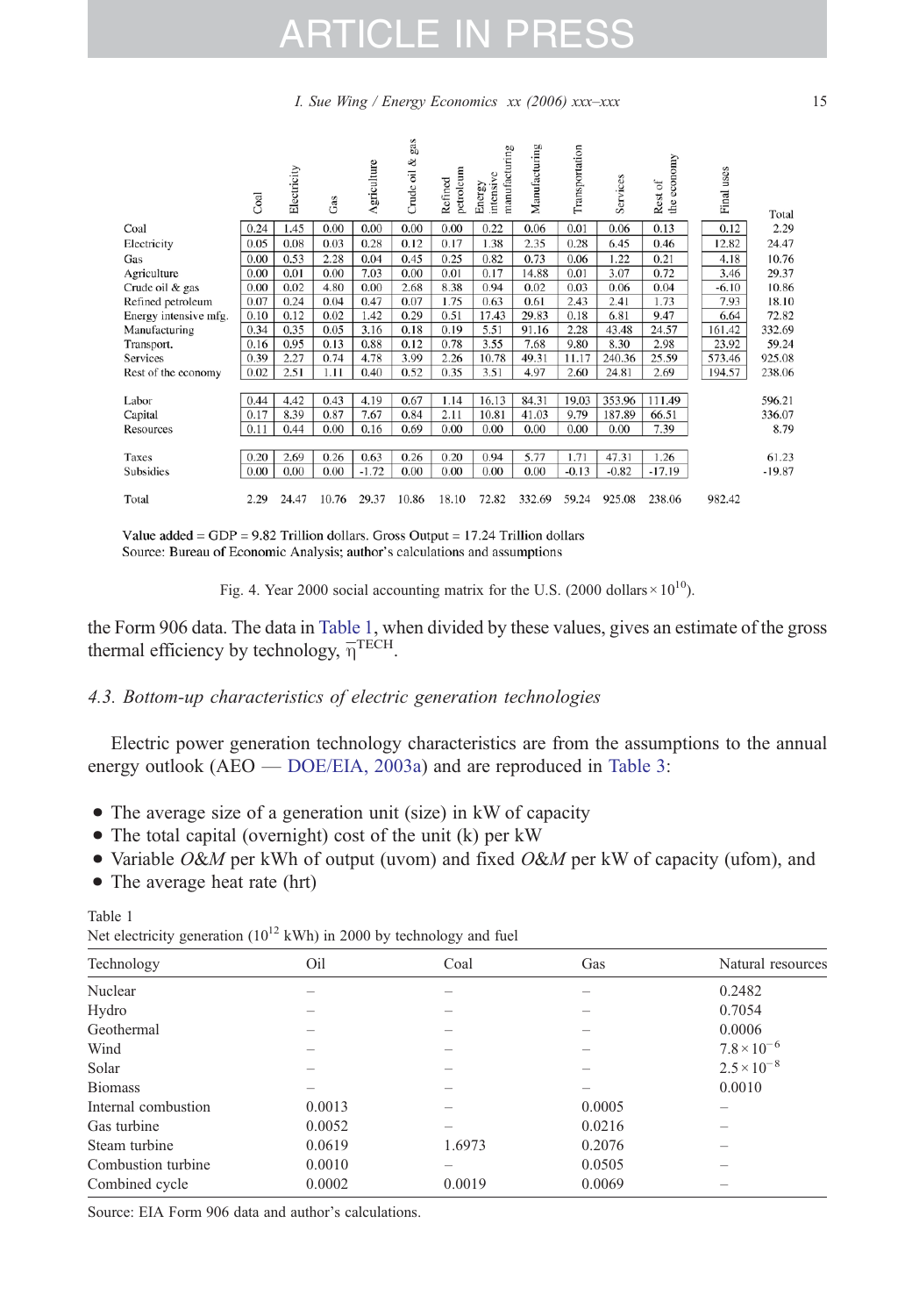<span id="page-15-0"></span>16 I. Sue Wing / Energy Economics xx (2006) xxx-xxx

#### Table 2

Heat input  $(10^{12}$  kWh) in electricity generation in 2000 by technology and fuel

| Technology          | Oil    | Coal   | Gas    |
|---------------------|--------|--------|--------|
| Internal combustion | 0.0045 | -      | 0.0017 |
| Gas turbine         | 0.0229 |        | 0.0860 |
| Steam turbine       | 0.1919 | 5.2613 | 0.6845 |
| Combustion turbine  | 0.0035 |        | 0.1367 |
| Combined cycle      | 0.0005 | 0.0050 | 0.0136 |

Source: EIA Form 906 data and author's calculations.

The table includes additional assumptions about the capacity factors (cf) of different technologies and the average price of different fuels  $(p_F)$  in the year 2000, both drawn from a variety of sources.

### Table 3

Electric power technology characteristics

| Technology                      | size                      | kcost                                | uvom                                             | uvom                         | hrt                                 | cf                              | $p_E$                                 |  |
|---------------------------------|---------------------------|--------------------------------------|--------------------------------------------------|------------------------------|-------------------------------------|---------------------------------|---------------------------------------|--|
|                                 | Size <sup>a</sup><br>(mW) | Overnight<br>$costsa$ (\$2000/<br>kW | Variable $O\&M^a$<br>$($2000 \text{ mills}/kWh)$ | Fixed $O\&M^a$<br>(S2000/kW) | Heat rate <sup>a</sup><br>(btu/kWh) | Capacity<br>factor <sup>b</sup> | Fuel price<br>(S2000/<br>million btu) |  |
| New<br>scrubbed coal            | 600                       | 1127.34                              | 3.00                                             | 23.95                        | 9000                                | 0.85                            | $1.20^{\circ}$                        |  |
| <b>IGCC</b>                     | 550                       | 1335.42                              | 1.99                                             | 32.94                        | 8000                                | 0.85                            | 1.20 <sup>c</sup>                     |  |
| Conv. gas/oil<br>combined cycle | 250                       | 523.62                               | 1.99                                             | 11.98                        | 7500                                | 0.91                            | 4.24 <sup>d</sup>                     |  |
| Adv. gas/oil combined<br>cycle  | 400                       | 593.96                               | 1.99                                             | 9.98                         | 7000                                | 0.91                            | 4.24 <sup>d</sup>                     |  |
| Conv. combustion<br>turbine     | 160                       | 399.55                               | 4.00                                             | 9.98                         | 10,939                              | 0.92                            | 4.24 <sup>d</sup>                     |  |
| Adv. combustion<br>turbine      | 230                       | 449.37                               | 3.00                                             | 7.98                         | 9394                                | 0.92                            | 4.24 <sup>d</sup>                     |  |
| Fuel cells                      | 10                        | 2087.64                              | 19.96                                            | 6.98                         | 7500                                | 0.87                            | 4.30 <sup>c</sup>                     |  |
| Adv. nuclear                    | 1000                      | 2068.10                              | 0.42                                             | 57.13                        | 10,400                              | 0.85                            | $1.95^\circ$                          |  |
| Distributed generation/<br>base | 2                         | 785.43                               | 5.99                                             | 13.47                        | 9400                                | 0.86                            | 4.30 <sup>c</sup>                     |  |
| Distributed generation/<br>peak | 1                         | 942.71                               | 5.99                                             | 13.47                        | 10,400                              | 0.05                            | 4.30 <sup>c</sup>                     |  |
| <b>Biomass</b>                  | 100                       | 1722.27                              | 2.89                                             | 44.88                        | 8911                                | 0.80                            | 1.25 <sup>f</sup>                     |  |
| MSW/landfill gas                | 30                        | 1426.27                              | 0.01                                             | 96.15                        | 13,648                              | 0.90                            |                                       |  |
| Geothermal                      | 50                        | 1725.21                              | 0.00                                             | 70.09                        | 32,320                              | 0.95                            |                                       |  |
| Wind                            | 50                        | 979.83                               | 0.00                                             | 25.50                        | 10,280                              | 0.40                            |                                       |  |
| Solar thermal                   | 100                       | 2534.08                              | 0.00                                             | 47.78                        | 10,280                              | 0.42                            |                                       |  |
| Solar PV                        | 5                         | 3824.56                              | 0.00                                             | 9.83                         | 10,280                              | 0.30                            |                                       |  |
| New hydro <sup>g</sup>          | 50                        | 3370.18                              | 2.09                                             | 7.52                         | 10,280                              | 0.45                            |                                       |  |
| Existing hydro <sup>h</sup>     | 50                        | 390.35                               | 2.09                                             | 7.52                         | 10,280                              | 0.45                            |                                       |  |

<sup>a</sup> [DOE/EIA \(2003a\)](#page-25-0) Table 40.<br><sup>b</sup> DOE/EIA (1999) Table C4; Hamachi et al. (2003) Table 1; DOE/EIA (2003a) Table 73 and text.

<sup>c</sup> [DOE/EIA \(2003b\)](#page-25-0) Table 4.5.<br>
<sup>d</sup> Average of [\(DOE/EIA, 2003b\)](#page-25-0) petroleum and natural gas costs per Btu.<br>
<sup>e</sup> [NEA \(1994\)](#page-26-0) Fig. 6.6 (PWR fuel cycle with direct disposal) at 8% interest rate, deflated.<br>
<sup>f</sup> [Haq \(2002\).](#page-25-0)<br>
<sup>g</sup>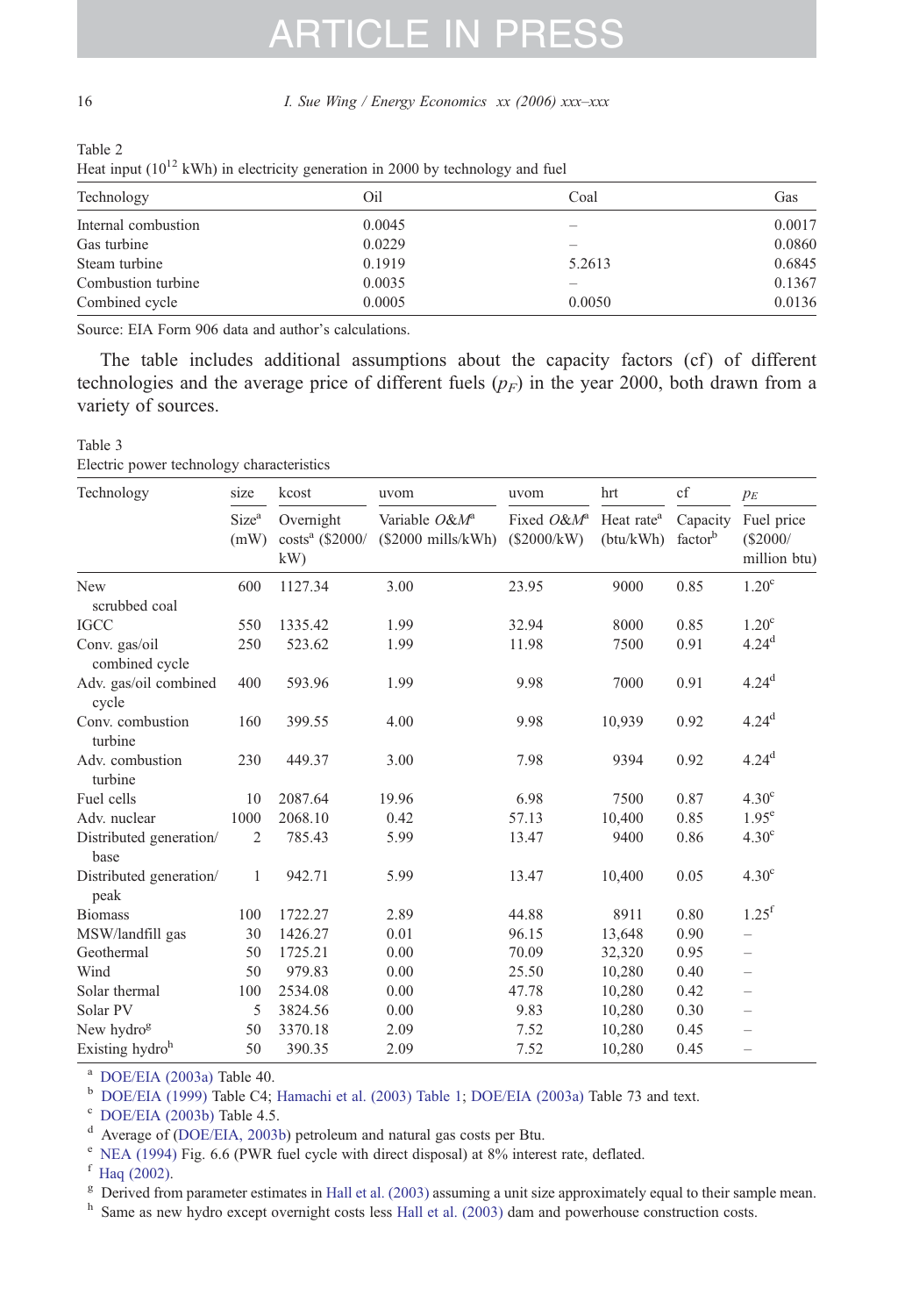I. Sue Wing / Energy Economics xx (2006) xxx–xxx 17

These data are used to compute the benchmark unit characteristics of the different electricity generation technologies, shown in [Table 4](#page-17-0). These are:

- Each unit's average annual output  $(q)$
- Its variable and fixed operation and maintenance  $(O\&M)$  costs (vom and fom, respectively), which, following [McFarland et al. \(2004\),](#page-26-0) are assumed to consist entirely of labor, and make up its annual labor cost  $($ lcost $).$ <sup>8</sup>
- Its annual cost of capital (kcost), equal to plant overnight costs that are levelized using assumptions of an interest rate (r) of 10% and a term (T) of 15 years,  $9^{\circ}$  and
- Annual cost of inputs of fuel (fcost)

The costs of labor, capital and fuel determine the benchmark shares of fuel, capital and labor input in the cost of generation. Together, these determine the total generation cost (gcost), which along with q gives the average cost of generation  $p_G$ .

Two further pre-processing steps are necessary to prepare these data for use in the calibration exercise. The first is to match the AEO technologies to the technology classes used to tabulate the EIA Form 906 data on actual net electricity generation. The matching process is by no means foolproof, as there is the inevitable need to make assumptions about the similarity between the technologies in the two classification schemes. For some technologies, there is a clear one-to-one relationship between the categories in [Tables 1 and 2\)](#page-14-0) and those in [3 and 4](#page-15-0) (e.g., coal ST and CC technologies, as well as CT and nuclear and renewable generation). For the others, the match was made based on judgments of the similarity between the attributes of the AEO and Form 906 technology categories. For CC and GT technologies, it was assumed that higher thermal efficiency and lower fuel requirements resulted when they were fired with natural gas as opposed to oil, resulting in a smaller share of fuel in total costs for the former. The "advanced" combined-cycle and gas-turbine AEO technologies that exhibit this characteristic were thus matched with gas-fired generation, and their "conventional" counterparts were matched with oil. IC and ST technologies' characteristics were assumed to be the same as the combustion turbine. In with the previous assumption about thermal efficiencies, it was assumed that oilfired generation was better represented by conventional CTand gas-fired technologies by advanced CT.

The final step is to specify the shares of "fuel" in the value of total output of the carbon-free technologies in [Table 4.](#page-17-0) These generate electricity from inputs of so-called "fixed-factor" energy resources, principally land area with incident insolation or atmospheric boundary-layer flow in the cases of solar and wind, topographically-determined hydrostatic potential in the case of hydroelectricity, or geologically-determined hot dry rock in the case of geothermal energy. A key limitation is the dearth of data on the value of these inputs, which not separately recorded in conventional accounts but are lumped together with overnight (construction) costs. Their value is thus estimated as a share of levelized capital input. In the absence of additional information, it is assumed that the share of the value of fixed-factor energy resources in the input of broad capital is roughly similar among all technologies, leading to benchmark shares of 20% of total costs, similar to the cost shares of fuel inputs computed for nuclear and biomass generation.

In reality, fixed and variable O&M both comprise labor and intermediate materials. The simplifying assumption of attributing O&M entirely to labor is made because of the lack of data on intermediate inputs to generation.

<sup>9</sup> The average bank prime interest rate [\(http://www.federalreserve.gov/releases/h15/data/a/prime.txt](http://www.federalreserve.gov/releases/h15/data/a/prime.txt)) was 9.23% in 2000. In tests of robustness of these assumptions, simultaneously reducing  $r$  to 8% and lengthening  $T$  to 30 years significantly reduced both capital's cost share and the overall cost of generation. However, doing so ignores the empirical regularity of the term structure of interest rates. [Kahn \(1995\)](#page-25-0) discusses the range of plausible assumptions about electric power project financing parameters.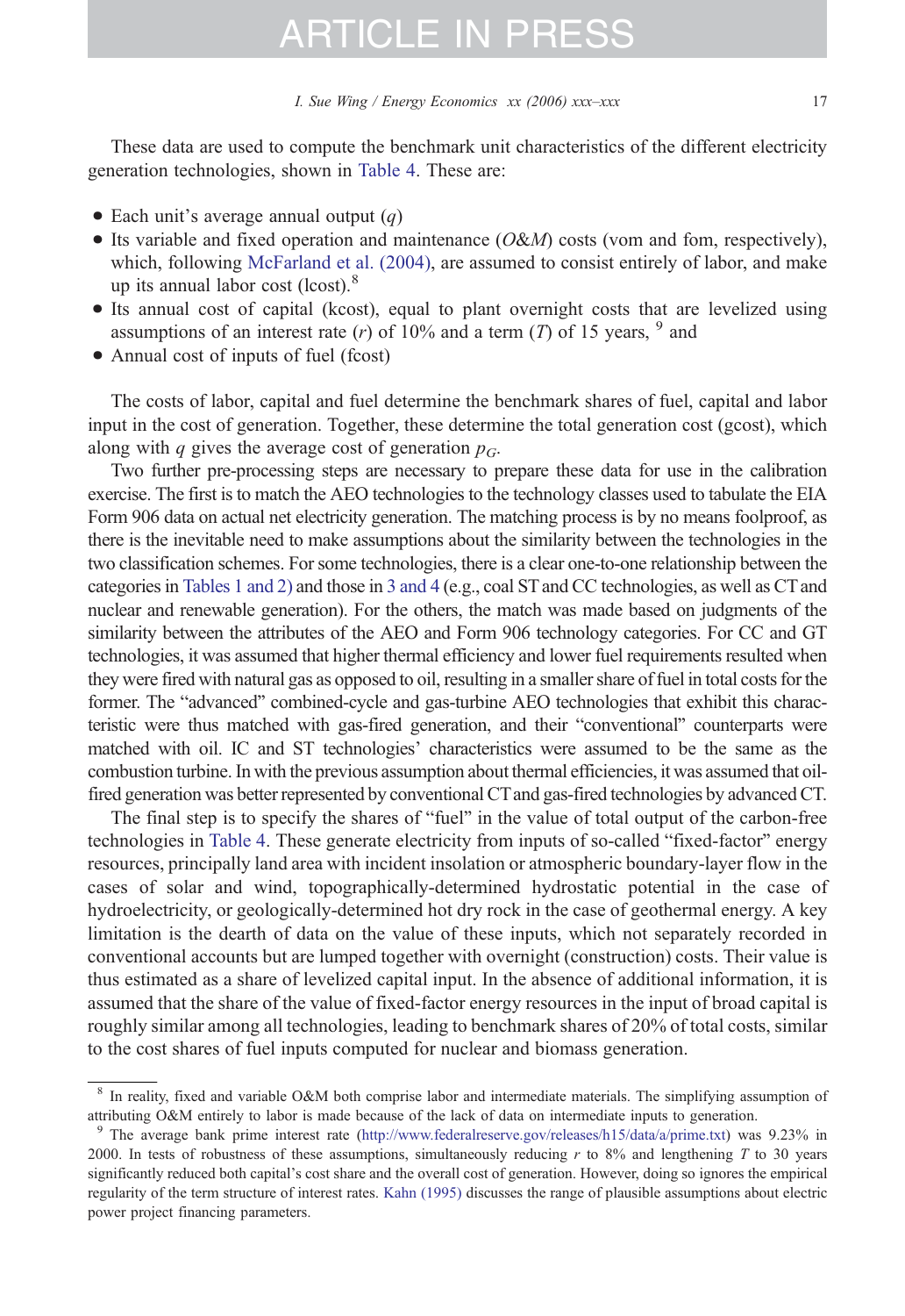<span id="page-17-0"></span>

| Table 4                                                                                                  |  |
|----------------------------------------------------------------------------------------------------------|--|
| Quantities and costs of inputs and output, and initial input cost shares for electric power technologies |  |

| Technology                              | $q^{\rm a}$                        | vom <sup>b</sup>                          | fom <sup>c</sup>                              | fcost <sup>d</sup>       | kcost <sup>e</sup>                                        | lcost <sup>T</sup>                | $\text{gcost}^g$                               | $p_G^{\ h}$                                              | $S_F$        | $S_K$                          | $S_L$                  |
|-----------------------------------------|------------------------------------|-------------------------------------------|-----------------------------------------------|--------------------------|-----------------------------------------------------------|-----------------------------------|------------------------------------------------|----------------------------------------------------------|--------------|--------------------------------|------------------------|
|                                         | Annual<br>electric output<br>(GWh) | Total variable<br>O&M (\$2000<br>million) | <b>Total Fixed</b><br>O&M (\$2000<br>million) | (\$2000<br>million)      | Fuel cost Levelized<br>capital cost<br>$(\$2000$ million) | Labor cost<br>(\$2000<br>million) | Total<br>generation cost<br>$(\$2000$ million) | Average<br>generation cost<br>$(2000 \text{ cents/kWh})$ | Fuel<br>cost | Capital<br>cost<br>share share | Labor<br>cost<br>share |
| New scrubbed coal                       | 4467.60                            | 13.40                                     | 14.37                                         | 48.25                    | 87.07                                                     | 27.77                             | 163.09                                         | 3.65                                                     | 0.30         | 0.53                           | 0.17                   |
| <b>IGCC</b>                             | 4095.30                            | 8.16                                      | 18.12                                         | 39.31                    | 94.54                                                     | 26.28                             | 160.14                                         | 3.91                                                     | 0.25         | 0.59                           | 0.16                   |
| Conv. gas/oil combined 1992.90<br>cycle |                                    | 3.97                                      | 2.99                                          | 63.38                    | 16.85                                                     | 6.97                              | 87.20                                          | 4.38                                                     | 0.73         | 0.19                           | 0.08                   |
| Adv. gas/oil combined 3188.64<br>cycle  |                                    | 6.35                                      | 3.99                                          | 94.65                    | 30.58                                                     | 10.35                             | 135.58                                         | 4.25                                                     | 0.70         | 0.23                           | 0.08                   |
| Conv. combustion turbine                | 1289.47                            | 5.15                                      | 1.60                                          | 59.81                    | 8.23                                                      | 6.75                              | 74.79                                          | 5.80                                                     | 0.80         | 0.11                           | 0.09                   |
| Adv. combustion turbine                 | 1853.62                            | 5.56                                      | 1.84                                          | 73.84                    | 13.30                                                     | 7.39                              | 94.54                                          | 5.10                                                     | 0.78         | 0.14                           | 0.08                   |
| Fuel cells                              | 76.21                              | 1.52                                      | 0.07                                          | 2.46                     | 2.69                                                      | 1.59                              | 6.74                                           | 8.84                                                     | 0.36         | 0.40                           | 0.24                   |
| Adv. nuclear                            | 7446.00                            | 3.13                                      | 57.13                                         | 136.14                   | 266.21                                                    | 60.26                             | 507.67                                         | 6.21                                                     | 0.29         | 0.58                           | 0.13                   |
| Distributed generation/<br>base         | 15.07                              | 0.09                                      | 0.03                                          | 0.61                     | 0.20                                                      | 0.12                              | 0.93                                           | 6.16                                                     | 0.66         | 0.22                           | 0.13                   |
| Distributed generation/<br>peak         | 0.44                               | 0.00                                      | 0.01                                          | 0.02                     | 0.12                                                      | 0.02                              | 0.16                                           | 35.85                                                    | 0.12         | 0.77                           | 0.10                   |
| <b>Biomass</b>                          | 700.80                             | 2.03                                      | 4.49                                          | 7.81                     | 22.17                                                     | 6.51                              | 36.49                                          | 5.21                                                     | 0.21         | 0.61                           | 0.18                   |
| MSW/landfill gas                        | 236.52                             | 0.00                                      | 2.88                                          | -                        | 5.51                                                      | 2.89                              | 8.39                                           | 3.55                                                     | 0.00         | 0.66                           | 0.34                   |
| Geothermal                              | 416.10                             | -                                         | 3.50                                          | $\overline{\phantom{0}}$ | 11.10                                                     | 3.50                              | 14.61                                          | 3.51                                                     | 0.00         | 0.76                           | 0.24                   |
| Wind                                    | 175.20                             | $-$                                       | 1.27                                          |                          | 6.31                                                      | 1.27                              | 7.58                                           | 4.33                                                     | 0.00         | 0.83                           | 0.17                   |
| Solar thermal                           | 367.92                             | -                                         | 4.78                                          | -                        | 32.62                                                     | 4.78                              | 37.40                                          | 10.16                                                    | 0.00         | 0.87                           | 0.13                   |
| Solar PV                                | 13.14                              | -                                         | 0.05                                          |                          | 2.46                                                      | 0.05                              | 2.51                                           | 19.11                                                    | 0.00         | 0.98                           | 0.02                   |
| New hydro                               | 197.10                             | 0.46                                      | 0.38                                          | -                        | 21.69                                                     | 0.83                              | 22.52                                          | 11.43                                                    | 0.00         | 0.96                           | 0.04                   |
| Existing hydro                          | 197.10                             | 0.46                                      | 0.38                                          | -                        | 2.51                                                      | 0.83                              | 3.35                                           | 1.70                                                     | 0.00         | 0.75                           | 0.25                   |

<sup>a</sup>  $q = \text{size} \times \text{cf} \times (24 \text{ h/day}) \times (365 \text{ days/year}).$ <br>
<sup>b</sup> vom =  $q \times$  uvom.<br>
<sup>c</sup> fom = size × ufom.

<sup>d</sup> fcost=q× hrt × p<sub>F</sub>.<br><sup>e</sup> kcost=r × size × k/(1−e<sup>-rT</sup>), r=10%, T=15 years.

 $\frac{f}{f}$  lcost = vom + fom.

<sup>g</sup> gcost = fcost + kcost + lcost.<br>  $p_G = \frac{g}{g}$ 

I. Sue Wing / Energy Economics xx (2006) xxx–xxx

I. Sue Wing / Energy Economics xx (2006) xxx-xxx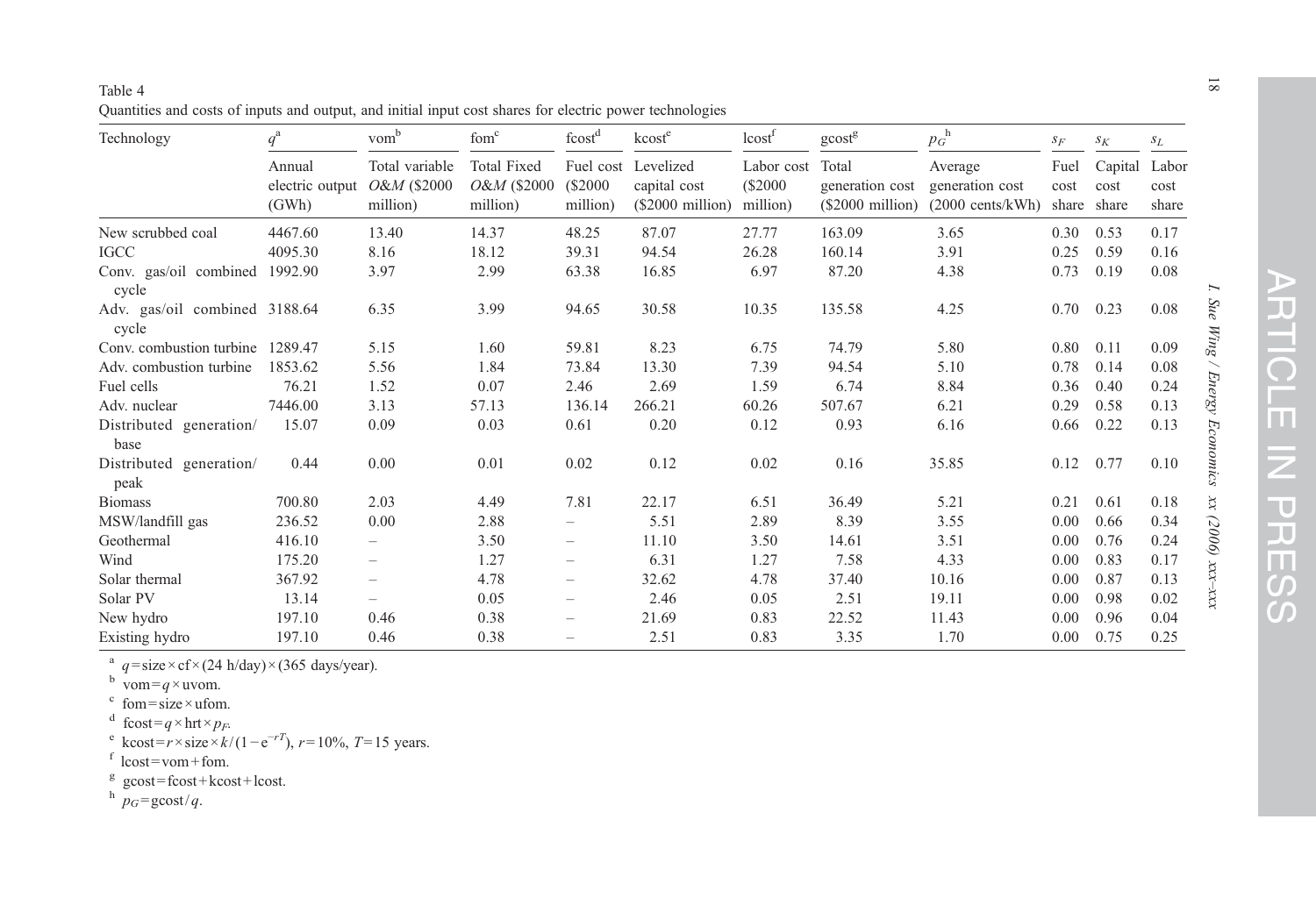I. Sue Wing / Energy Economics xx (2006) xxx–xxx 19

Table 5 shows the final benchmark technology-specific cost shares that result from these assumptions, which define the parameters  $\overline{s}^{\text{TECH}}$  (tech, fuel, i) and  $\overline{s}^{\text{TECH}}$  (tech, fuel, f). In comparison with [Boehringer \(1998:](#page-25-0) [Table 2\)](#page-15-0) and [Frei et al. \(2003:](#page-25-0) [Table 3\)](#page-15-0), the estimates in Table 5 allocate larger shares of total costs to inputs of labor and fuel, and a smaller share to capital, except in the case of coal technologies.

### 4.4. Disaggregated capital input by activity

Bottom-up shares of capital by activity were derived using data on the values of current-cost net stocks and depreciation of over sixty different classes of capital assets in the electric utility industry from the BEA Tangible Wealth Survey (Herman 2000). Each asset class was allocated to OH, TD or GEN by assigning to it a subjective probability of belonging to one or more of these activities. The probability weights are shown in [Table 6](#page-19-0). Capital input to each activity was computed by summing up the value of depreciation, and the value of the stock multiplied by the rate of interest for each asset, and then summing over all classes of assets. The shares of each activity in the resulting value of total capital input define the vector  $\bar{s}_{K}^{\text{ACT}}$ .

### 5. Results and discussion

Table 5

The model in Section 3 is initialized and run using the data in Section 4. Its solution generates the disaggregated representation of the electric power sector in [Table 7](#page-21-0), dividing the sector's

| Technology          | Unit cost                                  |      | Factor inputs          |                          | Fuel inputs |                          |                          | AEO technology                               |
|---------------------|--------------------------------------------|------|------------------------|--------------------------|-------------|--------------------------|--------------------------|----------------------------------------------|
|                     | $(2000 \; \text{\textless}\, \text{/kWh})$ |      | Labor Capital Coal Oil |                          |             | Nat.<br>gas              | Nat.<br>res.             |                                              |
| A. Coal             |                                            |      |                        |                          |             |                          |                          |                                              |
| <b>ST</b>           | 3.65                                       | 0.17 | 0.53                   | 0.30                     |             |                          |                          | New scrubbed coal                            |
| CC                  | 3.91                                       | 0.16 | 0.59                   | 0.25                     |             |                          |                          | Integrated coal-gasification combined cycle  |
| <b>B.</b> Petroleum |                                            |      |                        |                          |             |                          |                          |                                              |
| IC                  | 5.80                                       | 0.09 | 0.11                   |                          | $0.80 -$    |                          | $\qquad \qquad -$        | Conv. combustion turbine                     |
| <b>GT</b>           | 5.80                                       | 0.09 | 0.11                   |                          | $0.80 -$    |                          | -                        | Conv. combustion turbine                     |
| <b>ST</b>           | 5.80                                       | 0.09 | 0.11                   |                          | $0.80 -$    |                          | $\qquad \qquad -$        | Conv. combustion turbine                     |
| <b>CT</b>           | 5.80                                       | 0.09 | 0.11                   | $\overline{\phantom{0}}$ | $0.80 -$    |                          | $\overline{\phantom{0}}$ | Conv. combustion turbine                     |
| CC                  | 4.38                                       | 0.08 | 0.19                   | $\overline{\phantom{0}}$ | $0.73 -$    |                          | -                        | Conv. gas/oil combined cycle                 |
| C. Natural gas      |                                            |      |                        |                          |             |                          |                          |                                              |
| IC                  | 5.10                                       | 0.08 | 0.14                   |                          |             | $0.78 -$                 |                          | Adv. combustion turbine                      |
| GT                  | 5.10                                       | 0.08 | 0.14                   |                          |             | $0.78 -$                 |                          | Adv. combustion turbine                      |
| <b>ST</b>           | 5.10                                       | 0.08 | 0.14                   |                          |             | $0.78 -$                 |                          | Adv. combustion turbine                      |
| <b>CT</b>           | 5.10                                       | 0.08 | 0.14                   | $\overline{\phantom{0}}$ |             | $0.78 -$                 |                          | Adv. combustion turbine                      |
| CC                  | 4.25                                       | 0.08 | 0.22                   |                          |             | $0.70 -$                 |                          | Adv. gas/oil combined cycle                  |
|                     | D. "Fixed-factor" energy resources         |      |                        |                          |             |                          |                          |                                              |
| Hydro               | 1.70                                       | 0.25 | 0.55                   |                          |             | -                        | 0.20 <sup>a</sup>        | Existing hydro                               |
| Nuclear             | 6.21                                       | 0.13 | 0.58                   |                          |             | -                        | 0.31                     | Advanced nuclear                             |
| Wind                | 4.33                                       | 0.17 | 0.63                   |                          |             | $\overline{\phantom{0}}$ | 0.20 <sup>a</sup>        | Wind                                         |
| <b>Biomass</b>      | 5.21                                       | 0.18 | 0.61                   |                          |             |                          | 0.21                     | <b>Biomass</b>                               |
| Geothermal          | 3.51                                       | 0.24 | 0.56                   |                          |             | $\overline{\phantom{0}}$ | 0.20 <sup>a</sup>        | Geothermal                                   |
| Solar               | 14.64                                      | 0.07 | 0.73                   |                          |             | $\overline{\phantom{0}}$ | 0.20 <sup>a</sup>        | 50–50 avg. of solar thermal and photovoltaic |

Benchmark cost shares and unit output costs for electric power technologies

<sup>a</sup> Assumed shares of fixed-factor energy resource inputs.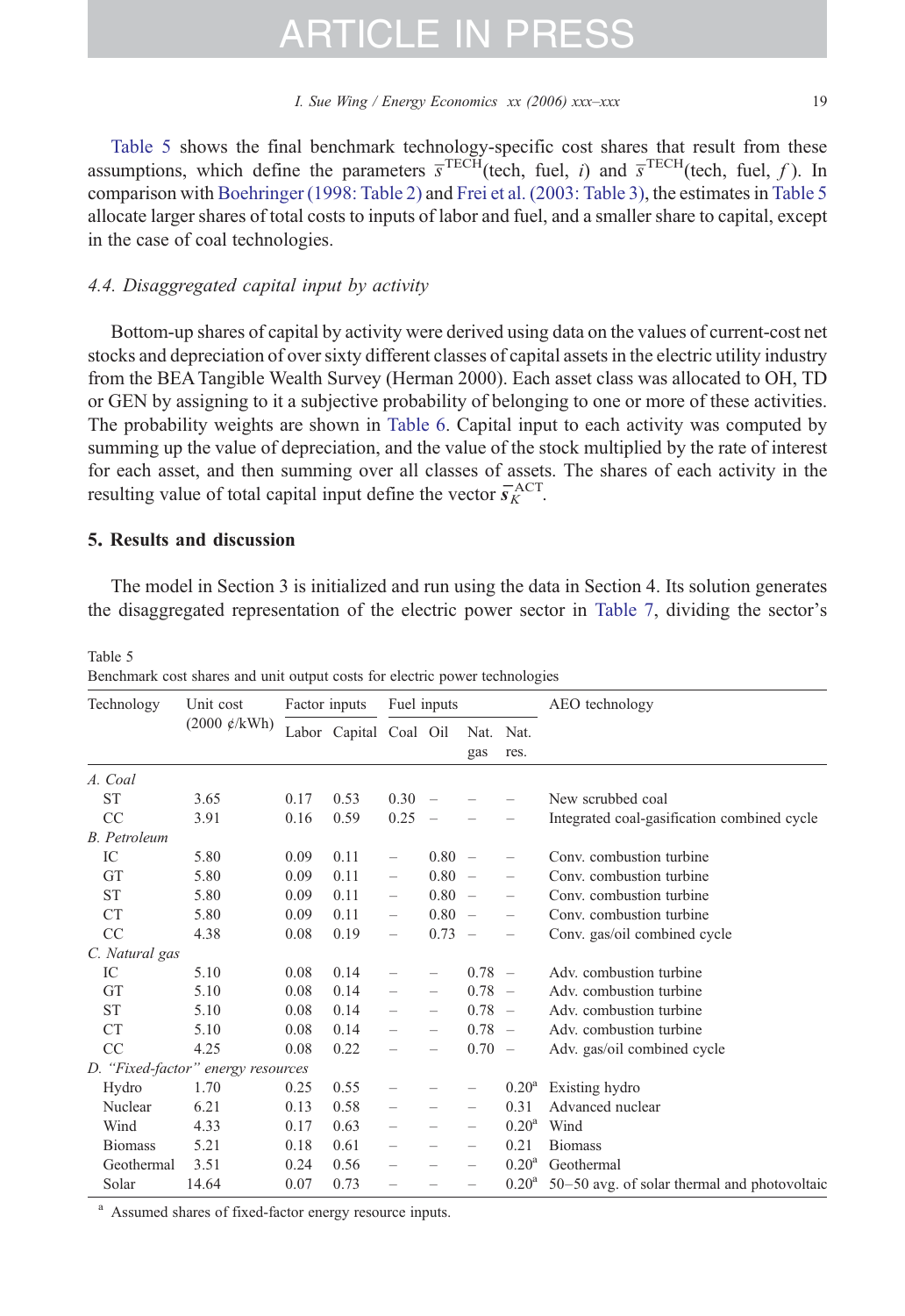### <span id="page-19-0"></span>Table 6Estimates of benchmark capital input to activities

| Asset class                          | BEA year 2000<br>data <sup>a</sup> |         | Probability              |                          |                          | Disaggregated stocks <sup>a</sup> |                          |            | Disagg. depreciation <sup>a</sup> |                          |                          | Disagg. capital inputa,b |                          |                          |
|--------------------------------------|------------------------------------|---------|--------------------------|--------------------------|--------------------------|-----------------------------------|--------------------------|------------|-----------------------------------|--------------------------|--------------------------|--------------------------|--------------------------|--------------------------|
|                                      | Stock                              | Deprec. | <b>OH</b>                | TD                       | $\overline{\text{GEN}}$  | $\overline{OH}$                   | TD                       | <b>GEN</b> | OH                                | TD                       | <b>GEN</b>               | $\overline{OH}$          | TD                       | <b>GEN</b>               |
| Computers and software <sup>c</sup>  | 5266                               | 2190    | 0.5                      | $\overline{\phantom{0}}$ | 0.5                      | 2633                              | $\overline{\phantom{0}}$ | 2633       | 1095                              | $\overline{\phantom{0}}$ | 1095                     | 1358                     | $\overline{\phantom{0}}$ | 1358                     |
| Communication equipment              | 6514                               | 761     | 0.3                      | 0.3                      | 0.3                      | 2171                              | 2171                     | 2171       | 254                               | 254                      | 254                      | 471                      | 471                      | 471                      |
| Instruments                          | 14,914                             | 2119    | 0.5                      |                          | 0.5                      | 7457                              | $\overline{\phantom{a}}$ | 7457       | 1060                              | $\overline{\phantom{0}}$ | 1060                     | 1805                     | $\overline{\phantom{0}}$ | 1805                     |
| Photocopy and related equipment      | 943                                | 192     | 1.0                      | $\overline{\phantom{0}}$ | $\overline{\phantom{0}}$ | 943                               | $\overline{\phantom{a}}$ |            | 192                               | $\overline{\phantom{0}}$ |                          | 286                      | $\overline{\phantom{m}}$ |                          |
| Office and accounting equipment      | 181                                | 58      | 1.0                      | $\overline{\phantom{0}}$ | $\qquad \qquad$          | 181                               |                          |            | 58                                |                          |                          | 76                       | $\overline{\phantom{m}}$ | -                        |
| Nuclear fuel rods                    | 6323                               | 1734    | $\overline{\phantom{0}}$ | $\overline{\phantom{0}}$ | 1.0                      | $\overline{\phantom{0}}$          | $\overline{\phantom{a}}$ | 6323       |                                   |                          | 1734                     |                          | $\overline{\phantom{m}}$ | 2366                     |
| Other fabricated metal products      | 7735                               | 747     | $\overline{\phantom{0}}$ | $\overline{\phantom{0}}$ | 1.0                      | $\overline{\phantom{0}}$          | $\overline{\phantom{a}}$ | 7735       |                                   | $\overline{\phantom{0}}$ | 747                      | $\equiv$                 | $\overline{\phantom{0}}$ | 1521                     |
| Steam engines                        | 33,558                             | 1755    | $\overline{\phantom{a}}$ | $\overline{\phantom{0}}$ | 1.0                      | -                                 | $\overline{\phantom{a}}$ | 33,558     |                                   | $\overline{\phantom{0}}$ | 1755                     | $\overline{\phantom{0}}$ |                          | 5111                     |
| Internal combustion engines          | 669                                | 147     | $\overline{\phantom{a}}$ |                          | 1.0                      | $\overline{\phantom{0}}$          | $\overline{\phantom{a}}$ | 669        |                                   |                          | 147                      |                          | $\qquad \qquad -$        | 214                      |
| Metal working machinery              | 1845                               | 228     | $\overline{\phantom{a}}$ |                          | 1.0                      |                                   |                          | 1845       |                                   | $\overline{\phantom{a}}$ | 228                      |                          | $\qquad \qquad -$        | 413                      |
| Special industry machinery, n.e.c.   | 2285                               | 246     |                          |                          | 1.0                      | $\overline{\phantom{0}}$          |                          | 2285       |                                   | $\overline{\phantom{0}}$ | 246                      |                          | $\overline{\phantom{m}}$ | 475                      |
| General industrial machinery         | 12,325                             | 1386    | $\overline{\phantom{m}}$ |                          | 1.0                      | $\overline{\phantom{0}}$          |                          | 12,325     |                                   |                          | 1386                     |                          |                          | 2,619                    |
| Electrical transmission and distrib. | 108,604                            | 5479    | $\overline{\phantom{m}}$ | 1.0                      |                          |                                   | 108,604                  |            | -                                 | 5479                     |                          |                          | 16,339                   |                          |
| Trucks, buses, and truck trailers    | 9214                               | 1880    | 0.5                      | 0.5                      | -                        | 4607                              | 4607                     |            | 940                               | 940                      |                          | 1401                     | 1401                     |                          |
| Autos                                | 1982                               | 587     | 1.0                      |                          | -                        | 1982                              |                          |            | 587                               |                          |                          | 785                      | $\overline{\phantom{0}}$ |                          |
| Aircraft                             | 472                                | 53      | 1.0                      | $\overline{\phantom{0}}$ | $\overline{\phantom{a}}$ | 472                               |                          |            | 53                                |                          |                          | 100                      | $\overline{\phantom{0}}$ |                          |
| Furniture <sup>d</sup>               | 2818                               | 342     |                          |                          | $\qquad \qquad$          | 2818                              | $\theta$                 | $\theta$   | 342                               | $\theta$                 | $\Omega$                 | 624                      | $\theta$                 | $\theta$                 |
| Farm tractors                        | 300                                | 48      | 0.5                      | 0.5                      | $\overline{\phantom{m}}$ | 150                               | 150                      |            | 24                                | 24                       | $=$                      | 39                       | 39                       | $\overline{\phantom{0}}$ |
| Construction tractors                | 1058                               | 182     | 0.3                      | 0.3                      | 0.3                      | 353                               | 353                      | 353        | 61                                | 61                       | 61                       | 96                       | 96                       | 96                       |
| Agricultural mach., ex. tractors     | 28                                 | 4       | 0.5                      | 0.5                      | -                        | 14                                | 14                       |            | 2                                 | $\overline{2}$           |                          | 3                        | 3                        |                          |
| Construction mach., ex. tractors     | 9107                               | 1463    | 0.3                      | 0.3                      | 0.3                      | 3035                              | 3035                     | 3035       | 488                               | 488                      | 488                      | 791                      | 791                      | 791                      |
| Service industry machinery           | 1106                               | 178     | 1.0                      |                          | $\overline{\phantom{0}}$ | 1106                              | -                        |            | 178                               |                          | -                        | 289                      | $\overline{\phantom{m}}$ | -                        |
| Household appliances                 |                                    |         | 1.0                      | -                        | $\qquad \qquad$          | 7                                 | -                        |            |                                   | $\overline{\phantom{0}}$ | $\overline{\phantom{0}}$ | 2                        | -                        | -                        |
| Other electrical equipment, n.e.c.   | 424                                | 85      | 0.3                      | 0.3                      | 0.3                      | 141                               | 141                      | 141        | 28                                | 28                       | 28                       | 42                       | 42                       | 42                       |
| Other nonresidential equipment       | 363                                | 56      | 0.5                      | 0.5                      |                          | 182                               | 182                      |            | 28                                | 28                       | -                        | 46                       | 46                       |                          |
| Industrial buildings                 | 2790                               | 86      | 0.5                      | -                        | 0.5                      | 1395                              | -                        | 1395       | 43                                | $\overline{\phantom{0}}$ | 43                       | 183                      | $\overline{\phantom{a}}$ | 183                      |
| Office buildings                     | 1793                               | 41      | 1.0                      | $\overline{\phantom{m}}$ | -                        | 1,793                             |                          |            | 41                                | $\overline{\phantom{0}}$ | -                        | 220                      | $\overline{\phantom{0}}$ |                          |
| Electric light and power             | 545,380                            | 11,368  | $\overline{\phantom{0}}$ | 0.5                      | 0.5                      |                                   | 272,690                  | 272,690    |                                   | 5684                     | 5684                     | $\overline{\phantom{0}}$ | 32,953                   | 32,953                   |
| Total                                | 778,004                            | 33,416  |                          |                          |                          | 31,440                            | 391,947                  | 354,615    | 5474                              | 12,987                   | 14,955                   | 8,618                    | 52,182                   | 50,416                   |

<sup>a</sup> Million 2000 dollars.

b Input = Depreciation +  $r \times$  Stock,  $r = 10\%$ .

c Composite of mainframe computers, personal computers, computer printers, computer terminals, computer tape drives, computer storage devices, integrated systems, prepackaged software, custom software and own-account software.

<sup>d</sup> Composite of household furniture and other furniture.

20

I. Sue Wing / Energy Economics xx (2006) xxx–xxx

I. Sue Wing / Energy Economics xx (2006) xxx-xxx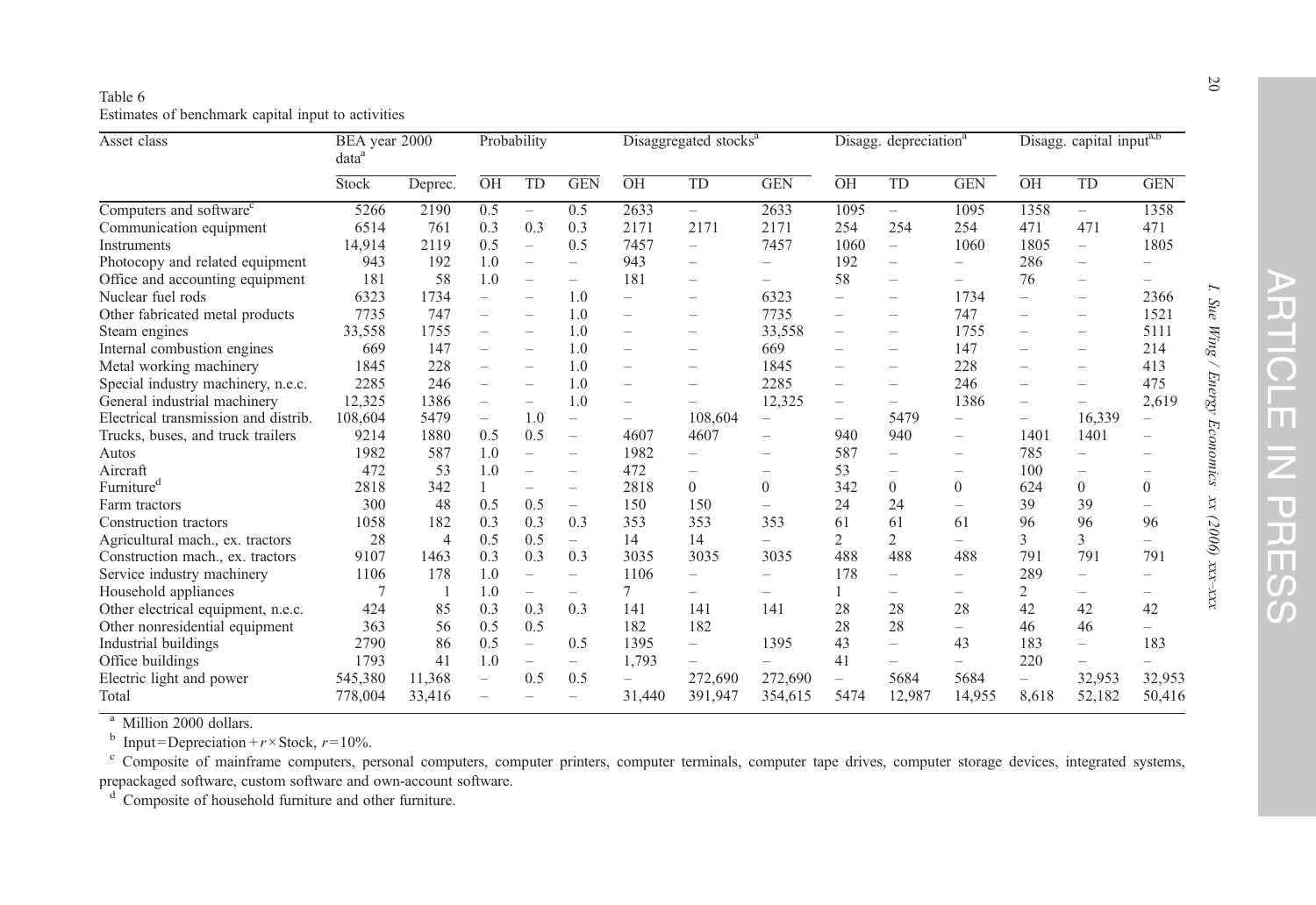244.7 billion dollar gross output into 26.9 billion dollars of tax payments, and 19.3 billion of overhead, 124.4 billion of transmission and distribution, and 74.1 billion of generation activities.<sup>10</sup> Comparison of the row totals with the relevant column in the SAM in [Fig. 4](#page-14-0) confirms that the allocation procedure preserves the row balance necessary for market clearance at the macro level. Overhead activities use 9% of the sector's labor, 8% of its capital, and 13% of its input of intermediate non-fuel commodities. Transmission and distribution employs 66% of the labor, 48% of the capital and 87 of intermediate materials. Generation accounts for 24% of labor, 44% of capital, and, by construction, none of the sector's non-fuel intermediate inputs and all of its inputs of fuel and fixed-factor energy resources.

Of the technologies comprising generation, coal is the largest with 62% of the value of that activity, followed by nuclear and hydro with 15 and 11%, natural gas and oil with 9 and 4%, and renewables making up less than one-tenth of 1%. The importance of coal technologies is also evident from their command of the inputs to generation, with coal, gas and oil accounting for 65, 24 and 11% of the total value of fossil fuels, respectively. In terms of the distribution of labor inputs to generation, coal accounts for 62%, followed by hydro with 18%, nuclear with 13%, gas with 5% and oil with 2%. Similarly, the lion's share of capital input to generation goes to coal, which accounts for 67%, followed by hydro with 18%, nuclear with 13%, gas with 5% and oil with 2%. Finally, even though renewables are relatively resource-intensive technologies, their output is so small that virtually all of the fixed-factor energy resource is concentrated in the two large-scale non-fossil technologies, nuclear (65%) and hydro (35%).

The technology cost shares that are implied by this allocation are shown in [Table 8,](#page-22-0) which may be contrasted with those in [Table 3](#page-15-0) of [Boehringer et al. \(2003\).](#page-25-0) In addition to their greater technology detail the current estimates differ from Boehringer et al.'s in a number of ways. That study assumes a nesting structure similar to [Fig. 2](#page-4-0)(b), which treats each technology as a composite of OH, TD and GEN with intermediate non-fuel commodities as inputs. The input cost shares for coal-fired technologies are roughly similar (taking into account this study's classification of  $O&M$  as labor), but those for oil-and gas-fired technologies differ radically. While oil and gas generation's labor-cum-material shares are similar, the present results impute the lion's share of their costs of to fuel, as opposed to Boehringer et al.'s attribution of 50–60% of costs to capital. For nuclear, capital's share is also smaller in the present results, reflecting the disaggregation of physical plant and equipment from fixed-factor energy resources. Our labor share is also much larger, partially reflecting the value that Boehringer et al. allocated to that technology's material inputs. Lastly, this pattern of differences is similar for hydro and wind, except that Boehringer et al. did not specify material inputs to these technologies. Here too, cost shares are lower for capital (even when resources are included) and higher for labor.

This comparison raises an important point, which, although implicit in the inter-regional differentiation of the cost share estimates in the Boehringer et al. study, is not emphasized there. It is that technologies' input cost share parameters may far less generic-in the sense of being engineering characteristics of the technologies themselves — than bottom-up studies appear to acknowledge. Rather, as argued throughout this paper, the values of these parameters are significantly influenced by the ruling relative prices in the particular economy in which the technologies are operated by costminimizing producers. The implication is that a given technology's input cost coefficients may well

<sup>&</sup>lt;sup>10</sup> Bounds on the error components  $\varepsilon$  were added to improve the numerical stability of the optimization problem. Bounding the magnitude of the error terms on generation end thermal efficiency to 45%, and those on technologies' inputs and activities' shares of capital to 25%, resulted in convergence to an interior solution with maximum reduced costs of less than  $10^{-7}$  in fewer than 120 iterations.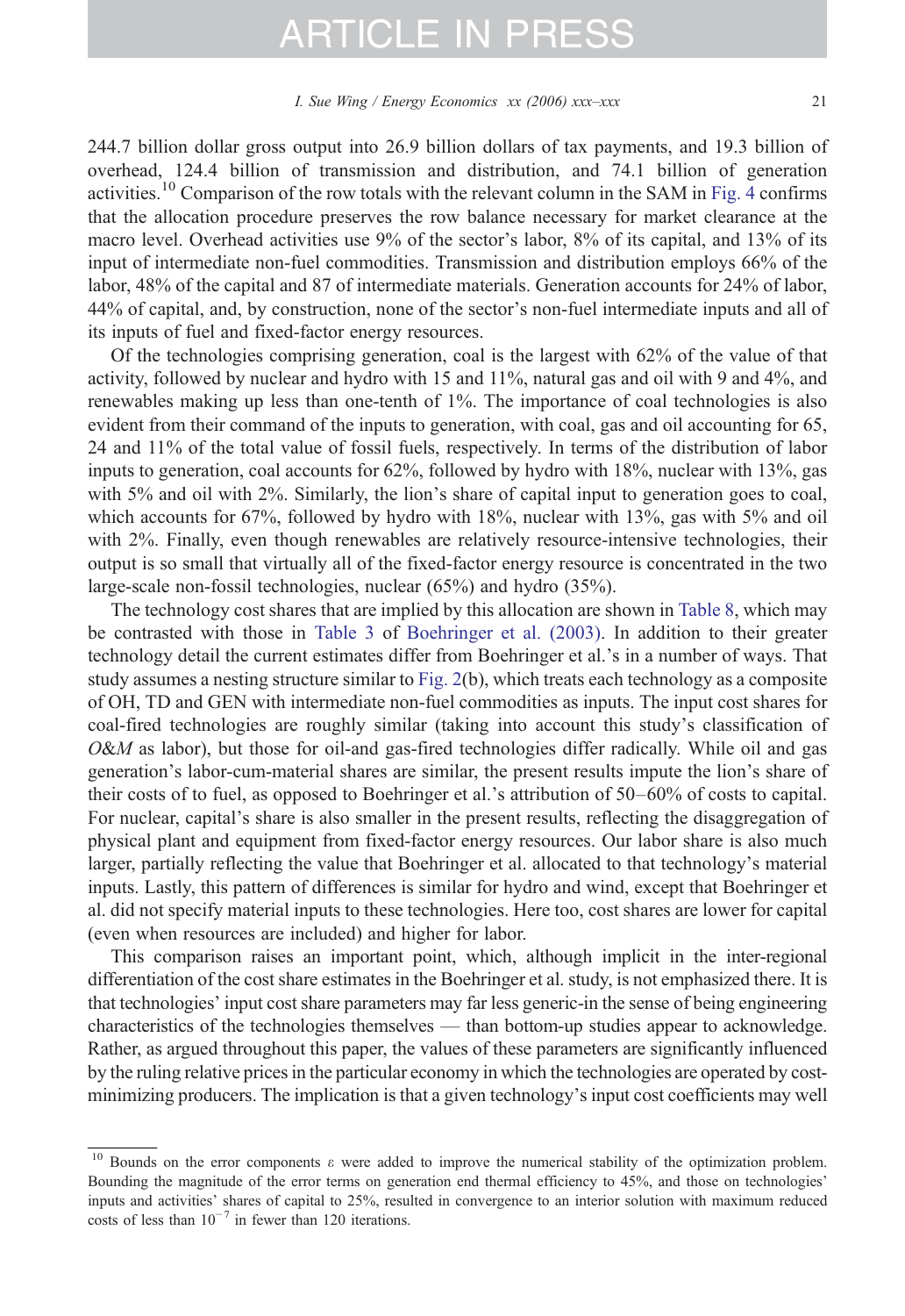|                 | OH    | TD          | <b>GEN</b> |              |                          |       |           |             |                   |                          |       |           |                                 |                           |       |             |                           |                           |                          |                           | Total  |
|-----------------|-------|-------------|------------|--------------|--------------------------|-------|-----------|-------------|-------------------|--------------------------|-------|-----------|---------------------------------|---------------------------|-------|-------------|---------------------------|---------------------------|--------------------------|---------------------------|--------|
|                 |       |             | Coal       |              | Natural gas              |       |           |             |                   | Petroleum                |       |           |                                 | Non-fossil                |       |             |                           |                           |                          |                           |        |
|                 |       |             | <b>ST</b>  | CC           | IC                       | GT    | <b>ST</b> | <b>CT</b>   | CC                | IC                       | GT    | <b>ST</b> | <b>CT</b>                       | CC                        |       | Hydro Nucl. | Wind Solar Bio.           |                           |                          | Geo.                      |        |
|                 |       |             | 1.446      | 0.001        |                          |       |           |             |                   |                          |       |           |                                 |                           |       |             |                           |                           |                          |                           | 1.448  |
| 2               | 0.011 | 0.073       |            |              |                          |       |           |             |                   |                          |       |           |                                 |                           |       |             |                           |                           |                          |                           | 0.084  |
| 3               |       |             |            |              | 0.001                    | 0.06  | 0.327     | 0.123       | 0.014             | $\overline{\phantom{a}}$ |       |           |                                 |                           |       |             |                           |                           |                          |                           | 0.526  |
| 4               | 0.002 | 0.013       |            |              |                          |       |           |             |                   |                          |       |           |                                 |                           |       |             |                           |                           |                          |                           | 0.015  |
| 5               | 0.003 | 0.021       |            |              |                          |       |           |             |                   |                          |       |           |                                 |                           |       |             |                           |                           |                          |                           | 0.024  |
| 6               |       |             |            |              |                          |       |           |             |                   | 0.004                    | 0.018 | 0.212     | 0.003                           | $3.6\times$<br>$10^{-4}$  |       |             |                           |                           |                          |                           | 0.238  |
| $7\phantom{.0}$ | 0.016 | 0.105       |            |              |                          |       |           |             |                   |                          |       |           |                                 |                           |       |             |                           |                           |                          |                           | 0.121  |
| 8               | 0.047 | 0.303       |            |              |                          |       |           |             |                   |                          |       |           |                                 |                           |       |             |                           |                           |                          |                           | 0.350  |
| 9.              | 0.127 | 0.819       |            |              |                          |       |           |             |                   |                          |       |           |                                 |                           |       |             |                           |                           |                          |                           | 0.945  |
| 10              | 0.304 | 1.962       |            |              |                          |       |           |             |                   |                          |       |           |                                 |                           |       |             |                           |                           |                          |                           | 2.265  |
| 11              | 0.337 | 2.175       |            |              |                          |       |           |             |                   |                          |       |           |                                 |                           |       |             |                           |                           |                          |                           | 2.512  |
| 12              | 0.406 | 2.934       | 0.67       | $8.110^{-4}$ | $1.3\times$<br>$10^{-4}$ | 0.005 | 0.032     | 0.013       | 0.002             | $4.8\times$<br>$10^{-4}$ | 0.002 | 0.024     | $3.4\times$<br>$10^{-4}$        | $3.3 \times$<br>$10^{-5}$ | 0.195 | 0.138       | $3.9\times$<br>$10^{-6}$  | $1.8\times$<br>$10^{-7}$  | $6.5\times$<br>$10^{-4}$ | $3.8\times$<br>$10^{-4}$  | 4.422  |
| 13              |       | 0.674 4.037 |            | 2.446 0.003  | $2.2\times$<br>$10^{-4}$ | 0.008 |           | 0.056 0.023 | 0.005             | $5.9\times$<br>$10^{-4}$ | 0.002 | 0.029     | $4.1 \times$<br>$10^{-4}$       | $6.7\times$<br>$10^{-5}$  | 0.451 | 0.651       | $1.5\times$<br>$10^{-5}$  | $1.9\times$<br>$10^{-6}$  | 0.002                    | $8.8\times$<br>$10^{-4}$  | 8.389  |
| 14              |       |             |            |              |                          |       |           |             |                   |                          |       |           |                                 |                           | 0.153 | 0.288       | $4.6\times$<br>$10^{-6}$  | $5.1 \times$<br>$10^{-7}$ | $7.6\times$<br>$10^{-4}$ | $3.1 \times$<br>$10^{-4}$ | 0.442  |
| Total           | 1.927 | 12.441      | 4.562      | 0.005        | 0.002                    | 0.072 |           |             | 0.416 0.160 0.020 |                          |       |           | $0.005$ $0.021$ $0.266$ $0.004$ | $4.6\times$<br>$10^{-4}$  | 0.798 | 1.077       | $2.3 \times$<br>$10^{-5}$ | $2.6\times$<br>$10^{-6}$  | 0.004                    | 0.002                     | 21.781 |
| <b>GEN</b>      |       |             | 4.567      |              | 0.669                    |       |           |             |                   | 0.296                    |       |           |                                 |                           | 1.880 |             |                           |                           |                          |                           | 7.413  |

<span id="page-21-0"></span>Table 7 The main result: disaggregation of the electric power sector

Inputs: 1. Coal, 2. Electric Power, 3. Natural Gas, 4. Agriculture, 5. Crude Oil and Gas, 6. Petroleum, 7. Energy Intensive Manufacturing., 8. Other Manufacturing, 9. Transportation, 10. Services, 11. Rest of the Economy, 12. Labor, 13. Capital, 14. Natural Resources.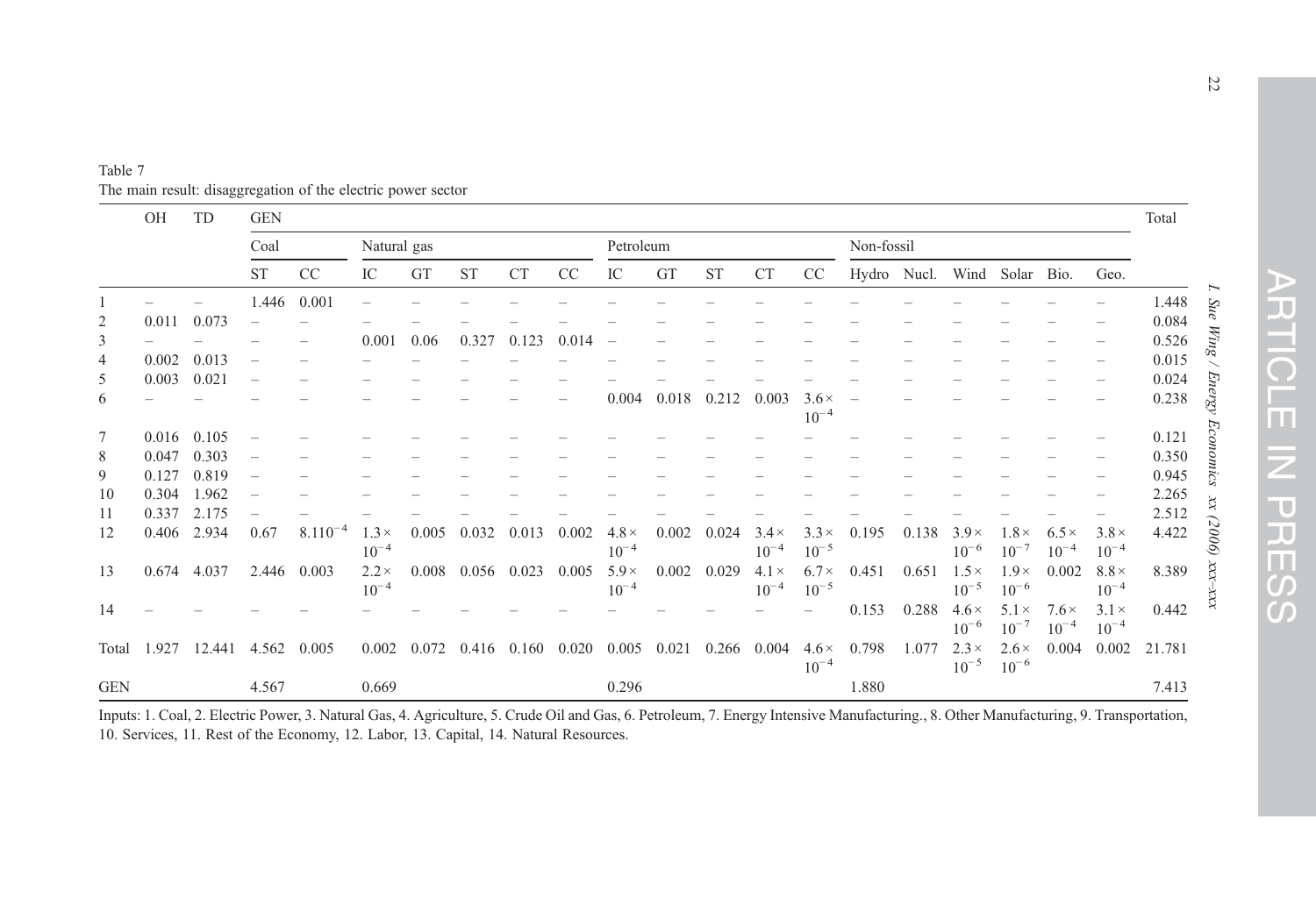#### I. Sue Wing / Energy Economics xx (2006) xxx–xxx 23

| Technology          | Factor Inputs                     | Fuel Inputs |      |      |          |           |
|---------------------|-----------------------------------|-------------|------|------|----------|-----------|
|                     | Labor                             | Capital     | Coal | Oil  | Nat. Gas | Nat. Res. |
| A. Coal             |                                   |             |      |      |          |           |
| <b>ST</b>           | 0.15                              | 0.54        | 0.32 |      |          |           |
| CC                  | 0.16                              | 0.58        | 0.26 |      |          |           |
| <b>B.</b> Petroleum |                                   |             |      |      |          |           |
| IC                  | 0.09                              | 0.11        |      | 0.80 |          |           |
| GT                  | 0.08                              | 0.09        |      | 0.83 |          |           |
| <b>ST</b>           | 0.09                              | 0.11        |      | 0.80 |          |           |
| <b>CT</b>           | 0.09                              | 0.11        |      | 0.81 |          |           |
| CC                  | 0.07                              | 0.15        |      | 0.78 |          |           |
| C. Natural gas      |                                   |             |      |      |          |           |
| IC                  | 0.07                              | 0.12        |      |      | 0.80     |           |
| GT                  | 0.07                              | 0.1         |      |      | 0.83     |           |
| <b>ST</b>           | 0.08                              | 0.13        |      |      | 0.79     |           |
| <b>CT</b>           | 0.08                              | 0.14        |      |      | 0.77     |           |
| CC                  | 0.08                              | 0.23        |      |      | 0.69     |           |
|                     | D. "Fixed-factor" energy resource |             |      |      |          |           |
| Hydro               | 0.24                              | 0.56        |      |      |          | 0.19      |
| Nuclear             | 0.13                              | 0.61        |      |      |          | 0.27      |
| Wind                | 0.17                              | 0.63        |      |      |          | 0.20      |
| Solar               | 0.07                              | 0.73        |      |      |          | 0.20      |
| <b>Biomass</b>      | 0.18                              | 0.61        |      |      |          | 0.21      |
| Geothermal          | 0.24                              | 0.56        |      |      | -        | 0.20      |

<span id="page-22-0"></span>Table 8 Estimated input cost shares by technology

differ from one economy to another. This possibility should give model-builders pause before simply borrowing cost-share estimates from prior studies when data are available that are specific to the economy under investigation. The methodology developed here thus provides a useful tool for comparing how the distribution of technologies' input costs varies among economies with significant differences in the relative prices of capital, labor and fuels.

One potential caveat is that the heterogeneity in our estimated cost shares may be less a function of the broader economy's dominance over the energy system and more an artifact of the errors introduced by the calibration procedure. While it is important to consider the magnitude and distribution of the errors, the general agreement between our estimates and the bottom-up information on which the calibration procedure is based suggests that it is the patterns in the underlying data which are driving inter-technology differences in our estimates of input characteristics. [Table 9](#page-23-0) provides an assessment of the performance of the calibration procedure, showing that the allocation of inputs by technology generally reflects the engineering data to a reasonable degree of accuracy. The input share errors ε are all under 10% for fossil fuel and natural resource inputs (with the exception of nuclear power) and under 15% for labor. There are significant problems, however, in the capital allocations for oil- and natural gas-fired gas turbines (26 and 16%, respectively), and oil-fired combined-cycle technologies (23%). Nevertheless, the errors in allocating capital by activity ( $\varepsilon^{K}$ ) are all less than 2%.

The match between the distribution of electric output and technologies' benchmark generation shares is also generally good. The errors  $\varepsilon^{\text{GEN}}$  are under 10% with the exceptions of gas-fired combustion turbines (10%), and especially steam turbines (43%). However, these technologies together make up less than 9% of the total kWh of electric output, which reduces the likelihood that the overall impact of these errors is severe. But by the same token, the comparatively small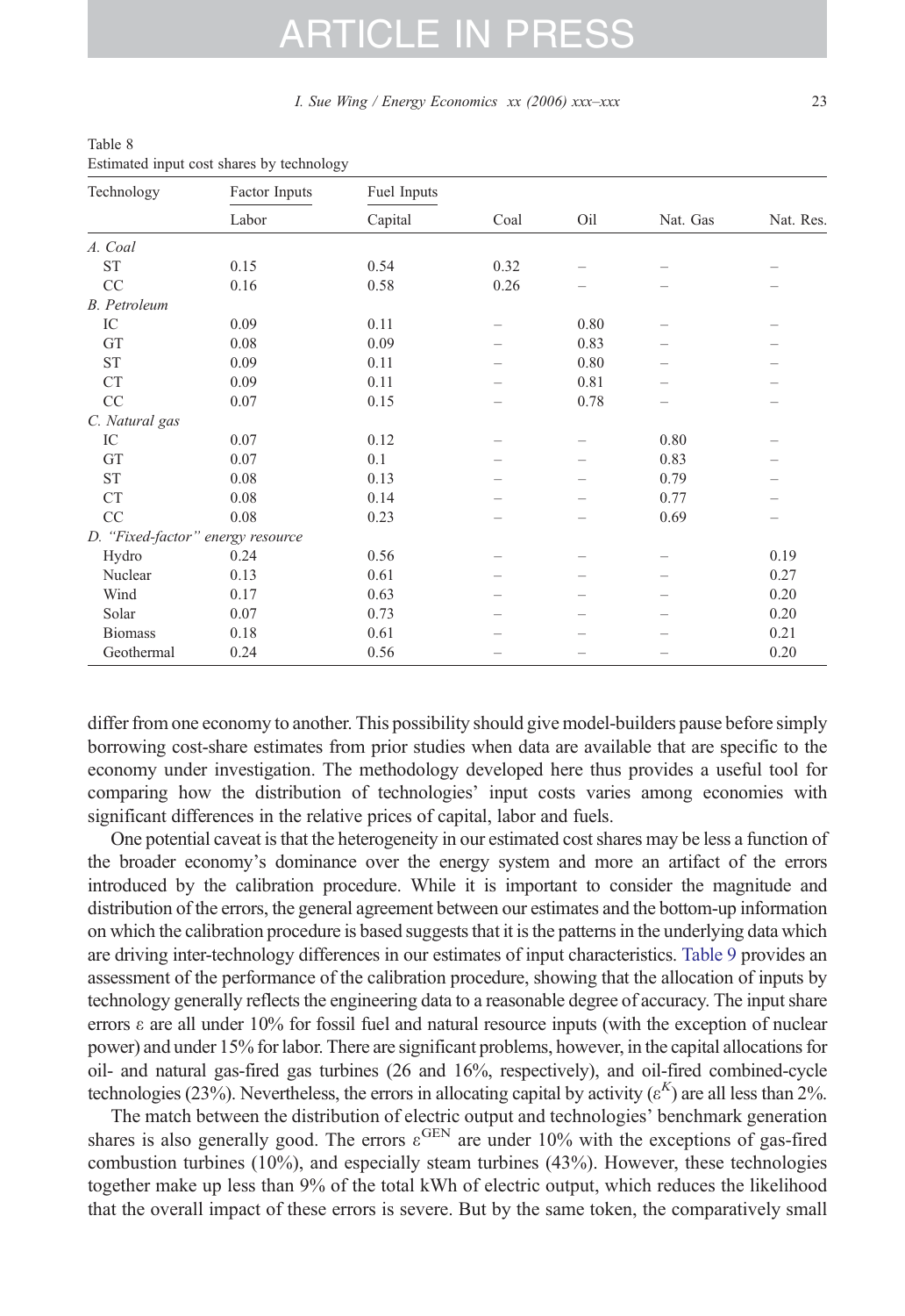<span id="page-23-0"></span>24 I. Sue Wing / Energy Economics xx (2006) xxx–xxx

Table 9

The performance of the calibration procedure

| Technology                        | Inputs                       |         |                          |                                  | Generation               |                      |                          | Thermal efficiency |        |                    |
|-----------------------------------|------------------------------|---------|--------------------------|----------------------------------|--------------------------|----------------------|--------------------------|--------------------|--------|--------------------|
|                                   | $\varepsilon^{\rm TECH}$ (%) |         |                          |                                  | Quantity $(10^{12}$ kWh) |                      | $\varepsilon$ GEN        | $\eta$ (%)         |        | $\varepsilon^\eta$ |
|                                   | Fuel                         | Labor   | Capital                  | Nat. res.                        | Predicted                | Actual               | $(\%)$                   | Predicted          | Actual | $(\%)$             |
| A. Coal                           |                              |         |                          |                                  |                          |                      |                          |                    |        |                    |
| <b>ST</b>                         | 5.7                          | $-13.7$ | 1.2                      |                                  | 1.810                    | 1.697                | 6.7                      | 35.4               | 32.3   | 9.8                |
| CC                                | 5.3                          | $-0.6$  | $-2.1$                   |                                  | 0.002                    | 0.002                | 0.0                      | 39.9               | 37.8   | 5.5                |
| <b>B.</b> Natural Gas             |                              |         |                          |                                  |                          |                      |                          |                    |        |                    |
| ${\rm IC}$                        | 3.1                          | $-7.4$  | $-13.0$                  | $\overbrace{\phantom{12322111}}$ | $5.1 \times 10^{-4}$     | $5.1 \times 10^{-4}$ | $-0.1$                   | 35.8               | 29.8   | 20.4               |
| GT                                | 6.2                          | $-14.9$ | $-25.9$                  | $\overline{\phantom{0}}$         | 0.021                    | 0.022                | $-4.7$                   | 34.8               | 25.1   | 38.6               |
| <b>ST</b>                         | 1.0                          | $-2.8$  | $-3.8$                   | $\overline{\phantom{0}}$         | 0.118                    | 0.208                | $-43.2$                  | 36.6               | 30.3   | 20.5               |
| <b>CT</b>                         | $-0.8$                       | 1.7     | 3.3                      | $\overline{\phantom{0}}$         | 0.045                    | 0.051                | $-10.3$                  | 37.2               | 37.0   | 0.6                |
| CC                                | $-1.6$                       | 0.1     | 0.4                      |                                  | 0.007                    | 0.007                | $-1.0$                   | 50.1               | 50.7   | $-1.2$             |
| C. Petroleum                      |                              |         |                          |                                  |                          |                      |                          |                    |        |                    |
| IC                                | 0.2                          | $-0.7$  | $-0.8$                   |                                  | 0.001                    | 0.001                | 0.2                      | 30.7               | 30.2   | 1.7                |
| GT                                | 3.7                          | $-13.1$ | $-16.0$                  | $\overline{\phantom{0}}$         | 0.005                    | 0.005                | 0.6                      | 29.6               | 22.9   | 29.4               |
| <b>ST</b>                         | 0.0                          | $-0.3$  | 0.2                      |                                  | 0.066                    | 0.062                | 7.1                      | 30.7               | 32.3   | $-4.8$             |
| <b>CT</b>                         | 1.0                          | $-3.4$  | $-4.2$                   | $\overline{\phantom{0}}$         | $9.8 \times 10^{-4}$     | $9.8 \times 10^{-4}$ | 0.1                      | 30.4               | 28.0   | 8.9                |
| CC                                | 7.2                          | $-9.8$  | $-23.4$                  |                                  | $1.5 \times 10^{-4}$     | $1.5 \times 10^{-4}$ | 0.0                      | 41.7               | 32.7   | 27.6               |
| D. "Fixed-Factor" Energy Resource |                              |         |                          |                                  |                          |                      |                          |                    |        |                    |
| Hydro                             |                              | $-2.4$  | 2.6                      | $-4.2$                           | 0.681                    | 0.705                | $-3.4$                   |                    |        |                    |
| Nuclear                           |                              | $-1.6$  | 4.3                      | $-14.8$                          | 0.251                    | 0.248                | 1.1                      | -                  |        |                    |
| Wind                              |                              |         |                          |                                  | $7.6 \times 10^{-6}$     | $7.8 \times 10^{-6}$ |                          |                    |        |                    |
| <b>Biomass</b>                    |                              | -       | $\overline{\phantom{0}}$ | $\overline{\phantom{0}}$         | $2.5 \times 10^{-7}$     | $2.5 \times 10^{-7}$ | $\overline{\phantom{0}}$ |                    | -      |                    |
| Geothermal                        | $\overline{\phantom{0}}$     |         |                          |                                  | 0.001                    | 0.001                | $\qquad \qquad -$        |                    |        |                    |
| Solar                             |                              |         |                          |                                  | $6.5 \times 10^{-4}$     | $6.5 \times 10^{-4}$ | $\overline{\phantom{0}}$ |                    |        |                    |

error in coal steam turbine output (6.7%) is much more consequential, given that this technology accounts for over 56% of total kWh produced.

There is far less consistency between the first-law efficiencies of conversion implied by the data and those implicit in the model's allocation. For half of the fossil fuel technologies, the errors  $\varepsilon^{\eta}$  are on the order of 20–30%. Moreover, the predicted efficiencies consistently over-estimate the benchmark bottom-up values. The likely explanation for this phenomenon is systematic bias in the efficiency metric used to calibrate the allocation. The numerator of  $\overline{\eta}^{\text{TECH}}$  tabulates plants' generation not only for dispatch or spinning reserves but also for periods of standby operation, throughout which their thermal efficiencies are significantly lower than their "nameplate" heat rates might suggest. Although the failure of either the economic data or the allocation mechanism to capture this phenomenon remains a puzzle, the predicted efficiencies are in any case all within plausible ranges, which inspires confidence in the veracity of the results.

Finally, the number of bottom-up technologies and associated characteristics, the dearth of information on the range of uncertainty in the values of these parameters, as well as the variety of potential matches between the AEO and the Form 906 technologies, all make a full-blown sensitivity analysis prohibitively complicated, and in any case too lengthy, to include here. Tests of robustness focused on examining the sensitivity of the calibration procedure to the key assumptions of capital amortization and fixed-factor supply and demand.<sup>11</sup> Varying the interest

<sup>&</sup>lt;sup>11</sup> The results of these tests are available from the author upon request.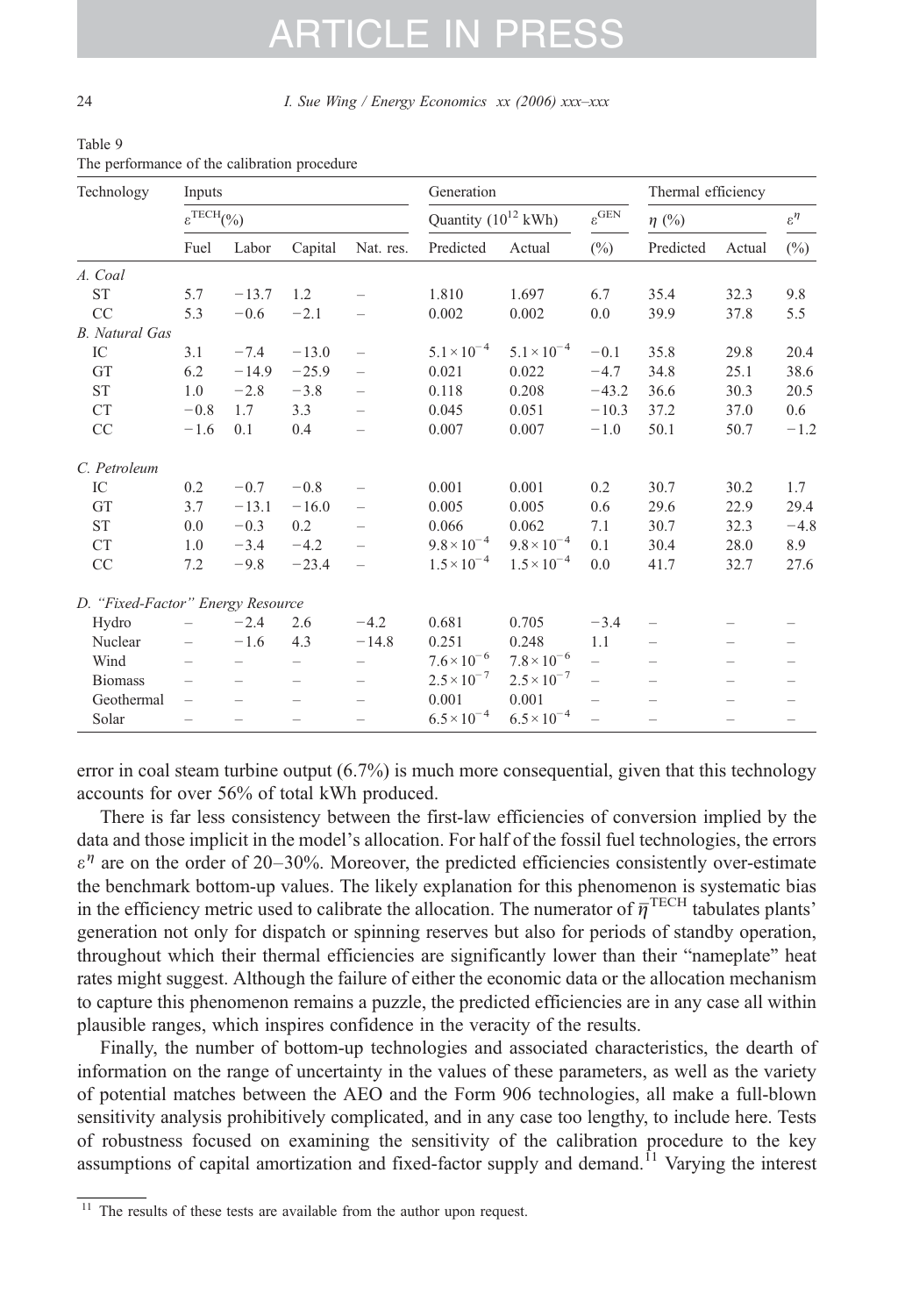I. Sue Wing / Energy Economics xx (2006) xxx–xxx 25

rate and payback period in the calculation of technologies' levelized capital costs was found to induce substantial changes in the benchmark cost shares and the resulting allocation of inputs, but only when the cost of capital was significantly reduced below the base-case level.<sup>12</sup> Other, more reasonable parameter combinations caused shifts in the cost shares and the allocation of less than 10%.

The performance of the model was also relatively insensitive to varying assumptions about both the natural resource supply in the SAM and the cost shares of fixed-factor inputs to renewables. Doubling and halving both the assumed resource cost shares or the resource supply in the SAM exerted only a small influence on either the allocation of intermediate goods or the output levels of fossil fuel technologies. However, they substantially affected both the allocation of primary factor inputs among, and the predicted levels of output of, carbon-free technologies. Moreover, for the two large-scale non-fossil technologies hydro and nuclear, in no case were the combined errors in the share of generation smaller than in the base case, which further strengthens the case for the robustness of the allocation in [Table 7](#page-21-0). Nevertheless, this result also highlights the need for improved estimates of the value of these resource inputs in the macroeconomic accounts, and for disaggregation of their contribution to technologies' fixed and variable costs in bottom-up data.

### 6. Conclusion

This paper has developed a procedure for disaggregating the top-down macroeconomic representation of the electric power sector in a SAM for the U.S. into specific electricity supply technologies in a manner that is consistent with these technologies' bottom-up engineering characteristics. Starting with a SAM-based top-down model of the electric power sector and cost shares derived from engineering data, a calibration procedure was developed that apportioned inputs to the electric power sector in the SAM among discrete generation technologies by minimizing the deviation of the allocation of inputs from that implied by engineering cost shares, subject to the zero-profit and market-clearance constraints of the sector's macroeconomic production structure. The results demonstrate the success of this approach, on one hand emphasizing its robustness to variations in the assumptions employed in constructing the data, and on the other the ability to assimilate and reconcile disparate, inconsistent sources of data in a manner that is both transparent and replicable.

Still, much can be done to refine the approach developed here. One important limitation of the paper is its focus on the point estimates generated the calibration procedure while paying too little attention to uncertainties in the activity totals in the top-down model or input cost shares of the bottom-up data. Methodologically, this shortcoming may be addressed by the use of more sophisticated matrix-balancing techniques such as maximum-entropy methods [\(Golan et al.,](#page-25-0) [1996; Robinson et al., 2001](#page-25-0)) to estimate confidence bounds on the allocation. But the key prerequisite to this work will be the development of improved bottom-up and top-down datasets to which the procedure in the paper can be applied, perhaps relying on multiple data points over a number of years, but most crucially with a better resolution the value of inputs of fixed-factor primary energy resources to nuclear, hydro and renewable technologies.

Finally, it is natural to ask how the results developed here can be used. The answer to this question is given in a companion article [\(Sue Wing, in press](#page-26-0)), which constructs a hybrid model of the U.S. economy which is calibrated to the data in [Fig. 4](#page-14-0) and [Table 7](#page-21-0), and compares its response to

<sup>&</sup>lt;sup>12</sup> This was found for  $r = 8\%$  and  $T = 30$  years.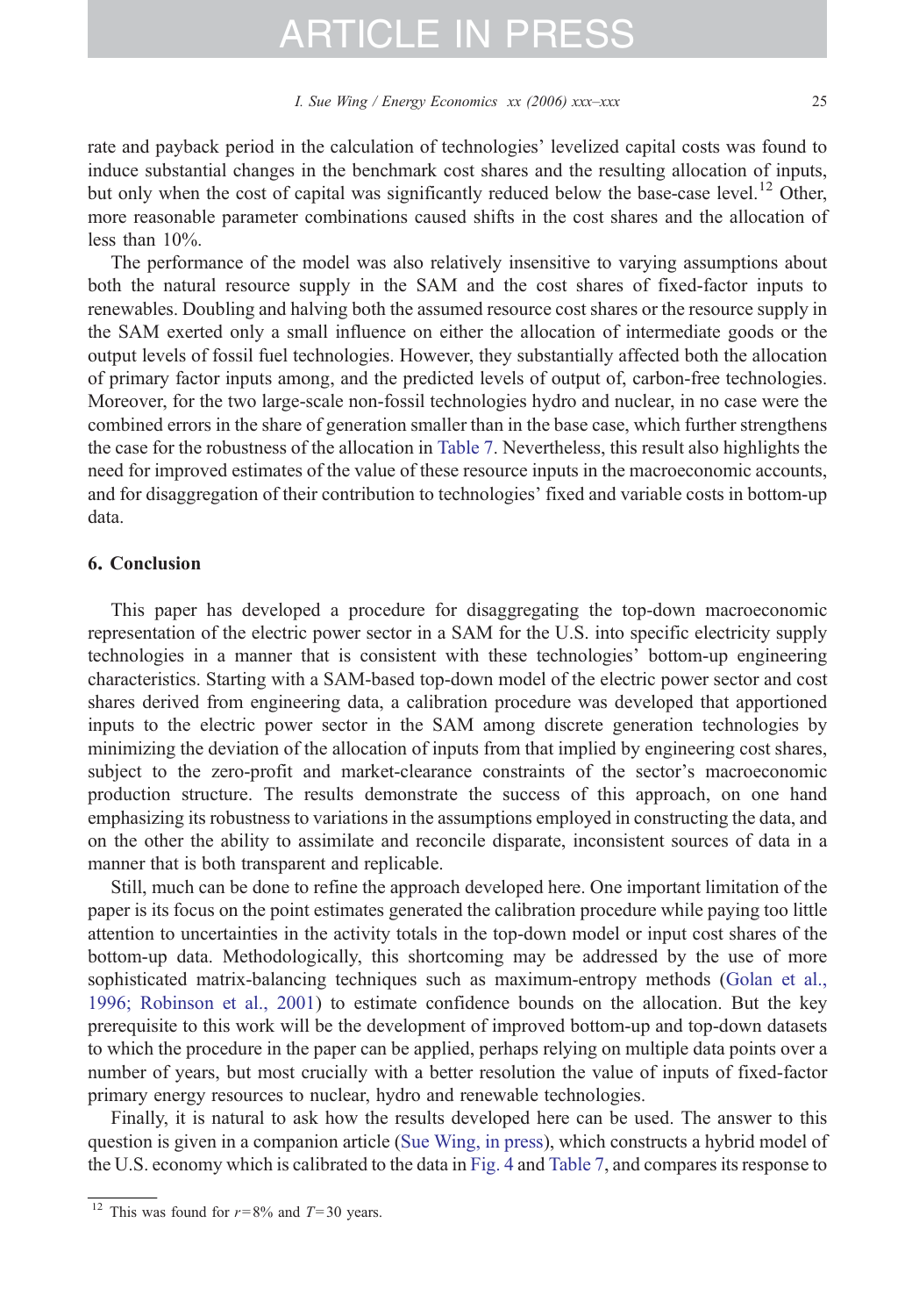<span id="page-25-0"></span>26 I. Sue Wing / Energy Economics xx (2006) xxx–xxx

emission taxes with that of an identical top-down model that contains no technology detail. Future work will also illustrate how these benchmark data can be used to incorporate technology detail into a fully dynamic general equilibrium simulation of the kind described in [Sue Wing and Popp](#page-26-0) [\(2006\)](#page-26-0).

### References

- Boehringer, C., 1998. The synthesis of bottom-up and top-down in energy policy modeling. Energy Economics 20, 233–248.
- Boehringer, C., Hoffmann, T., Loeschel, A., 2003. Dismantling Nuclear Power in Europe: Macroeconomic and Environmental Impacts. ZEW Discussion Paper, vol. 03–15. Center for European Economic Research, Mannheim.
- Boehringer, C., Rutherford, T.F., 2005. Integrating Bottom-Up into Top-Down: A Mixed Complementarity Approach. ZEW Discussion Paper, vol. 05–28.
- Brooke, A., Kendrick, D., Meeraus, A., Raman, R., 1998. GAMS: A User's Guide. GAMS Development Corp., Washington D.C.
- DOE/EIA, 1999. The Comprehensive Electricity Competition Act: A Comparison of Model Results, SR/OIAF/99–04. U.S. Department of Energy, Energy Information Administration, Washington D.C.
- DOE/EIA, 2003a. Assumptions to the Annual Energy Outlook, DOE/EIA-0554(2003). U.S. Department of Energy, Energy Information Administration, Washington D.C.
- DOE/EIA, 2003b. Electric Power Annual 2002, DOE/EIA-0348(2002). U.S. Department of Energy, Energy Information Administration, Washington D.C.
- Drud, A., 1985. CONOPT: a GRG code for large sparse dynamic nonlinear optimization problems. Mathematical Programming 31, 153–191.
- Drud, A., 1994. CONOPT: a large scale GRG code, ORSA. Journal on Computing 6, 207–216.
- Drud, A., 1997. Interactions between nonlinear programming and modeling systems. Mathematical Programming 79, 99–123.
- Frei, C.W., Haldi, P.-A., Sarlos, G., 2003. Dynamic formulation of a top-down and bottom-up merging energy policy model. Paper Energy Policy 31, 1017–1031.
- Golan, G., Judge, G., Miller, D., 1996. Maximum Entropy Econometrics. Wiley.
- Goulder, L.H., 1995. Effects of carbon taxes in an economy with prior tax distortions: an intertemporal general equilibrium analysis. Journal of Environmental Economics and Management 29 (3), 271–297.
- Grubb, M., Edmonds, J., ten Brink, P., Morrison, M., 1993. The costs of limiting fossil-fuel CO<sub>2</sub> emissions: a survey and analysis. Annual Review of Energy and the Environment 18, 397–478.
- Hall, D.G., Hunt, R.T., Reeves, K.S., Carroll, G.R., 2003. Estimation of Economic Parameters of U.S. Hydropower Resources. Idaho National Engineering and Environmental Laboratory. INEEL/EXT-03-00662.
- Hamachi, K., Edwards, J.L., Marnay, C., 2003. Distributed Generation Capabilities of the National Energy Modeling System. Lawrence Berkeley National Laboratory Report No. LBNL-52432.
- Haq, Z., 2002. Biomass for electricity generation. NEMS Modeling and Analysis Report. U.S. Department of Energy, Energy Information Administration, Washington D.C.
- Howitt, R.E., 1995. Positive mathematical programming. American Journal of Agricultural Economics 77, 329–342.
- IPCC, 2001. Contribution of Working Group III to the Third Assessment Report of the Intergovernmental Panel on Climate Change (IPCC). Cambridge University Press, Cambridge.
- Jacobsen, H.K., 2000. Technology diffusion in energy-economy models: the case of Danish vintage models. Energy Journal 21, 43–72.
- Kahn, E., 1995. Comparison of financing costs for wind turbine and fossil powerplants. Lawrence Berkeley National Laboratory Report No. LBL-36122.
- Kehoe, T.J., 1998. Social Accounting Matrices and Applied General Equilibrium Models. In: Begg, I., Henry, S.G.B. (Eds.), Applied Economics and Public Policy. Cambridge University Press, Cambridge, pp. 59–87.
- King, B.B., 1985. In: Pyatt, Round (Eds.), "What is a SAM?" In Social Accounting Matrices, a Basis for Planning. The World Bank, Washington D.C., pp. 17–51.
- Kumbaroglu, G., Madlener, R., 2003. Energy and Climate Policy Analysis with the Hybrid Bottom-Up Computable General Equilibrium Model SCREEN: The Case of the Swiss CO2 Act. Annals of Operations Research 121 (1–4), 181–203.
- Kypreos, S., 1998. The Global MARKAL-MACRO Trade Model. In: Laege, E., Schaumann, P. (Eds.), Energy Models for Decision Support: New Challenges and Possible Solutions, Proceedings of a Conference held in Berlin, May 4–5. OECD/ETSAP, Paris, pp. 99–112.